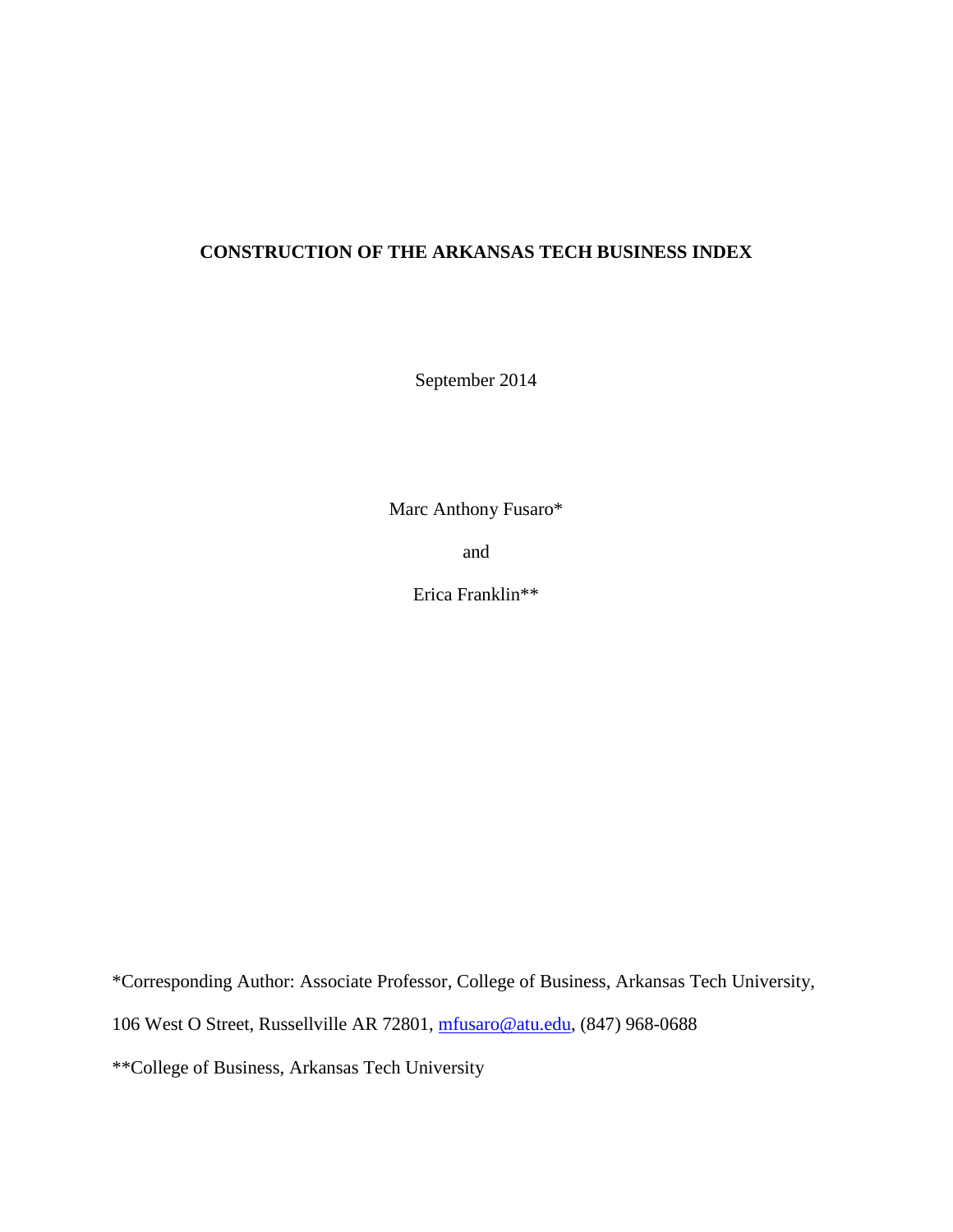#### **Abstract**

The Arkansas Tech Business Index (ATBI) is an indicator of economic conditions across the state of Arkansas. It measures economic performance in 17 cities at a monthly frequency. The index is composed of four sector sub-indices measuring labor markets, housing markets, construction activity, and retail sales. To calculate the index we gather data from secondary and primary sources, at the city or county level, on a monthly frequency. The data, and thus the index, begins in January 2009. We use regression analysis to isolate the movement in a variable independent from population, state level economic activity, and the other indicators. The four sub-indices are weighted in order ensure that each sub-index has a similar impact on the final index, up-weighting low variation components and down-weighting high variation components. The index is centered at 100, with that being a neutral reading. Index values above 100 represent higher than average economic activity, while values below 100 show the opposite. The reference is the contemporaneous state economy, not just the total of all 17 cities. The index illuminates movement over time, intra-city differences, and across-sector disparities. Each month, as new data is received we recalibrate the underlying economic model and then recalculate the full index – 2009 to the present. Thus one should not expect the current release of last month's index value to match the index value for last month that was released last month. The advantage of such a system is that the index model is always up-to-date and the index time series is always internally consistent.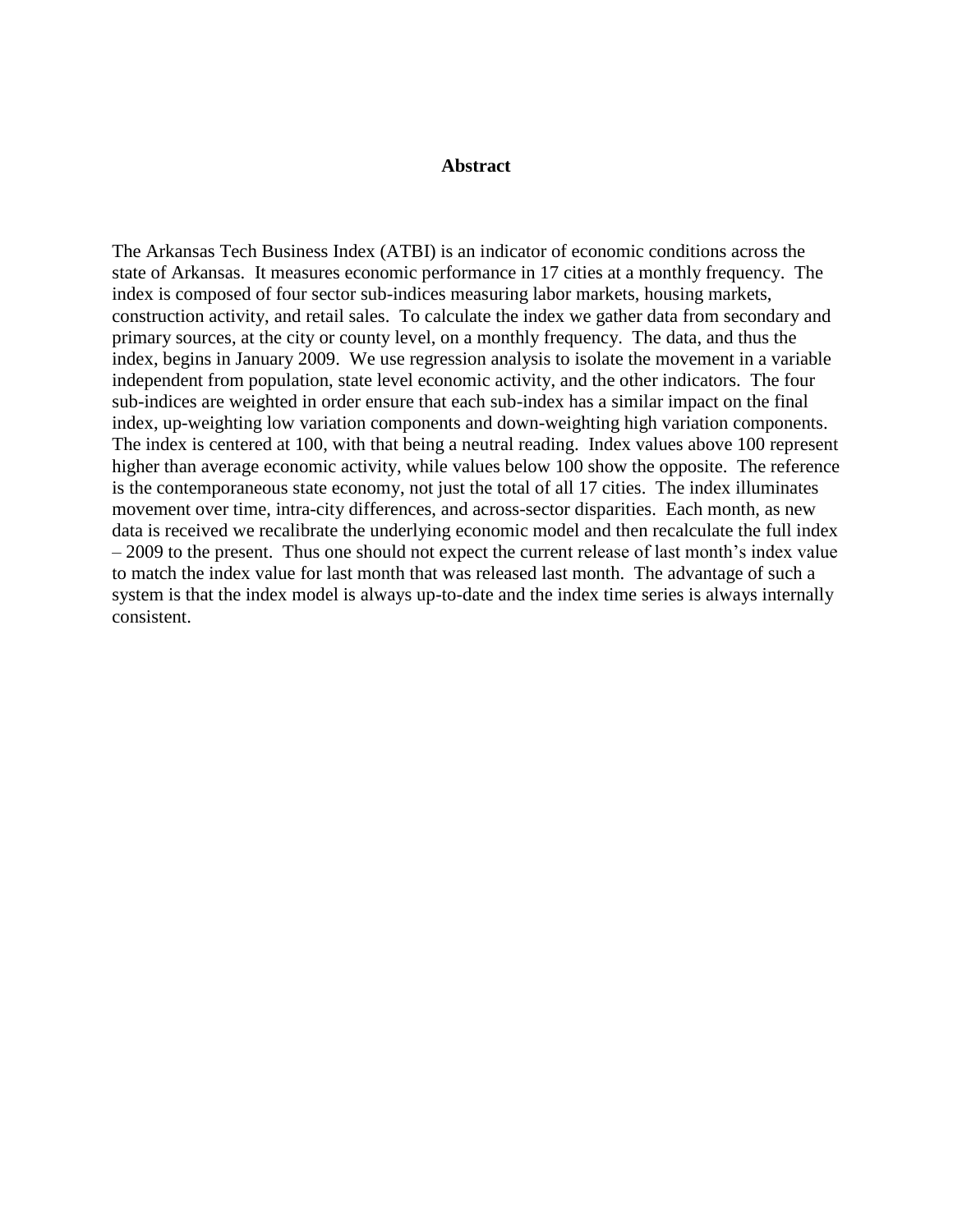#### **Construction of the Arkansas Tech Business Index**

The Arkansas Tech Business Index (ATBI) is designed to provide a summary statistic for the economy in a world where differing economic statistics often provide conflicting information. The ATBI consists of economic indicators for seventeen cities in Arkansas. Each index is derived from four economic sub-indices which are the Labor Market Index, the Retail Activity Index, the Construction Index, and the Real Estate Index. Each index value is a number centered around 100, where 100 points is the average value for the state as a whole. A city with an index reading above 100 is outperforming the state average. A city with a reading under 100 is underperforming the state average. Each of these four monthly sub-indices is averaged to get a monthly ATBI. Each city index then shows how each city's economy is performing. One could look at the city indices to see how the cities relate to each other and to the state as a whole. One could look at the sub-indices to evaluate which sectors are contributing to and which sectors are detracting from a city's index performance. One could evaluate the performance of a city over time; the index extends back to January 2009. The index can also be used to gauge the performance of the state overall by looking at how many cities are above/below 100 and by looking at those that are increasing versus those that are falling.

#### **The Data**

As stated above, there are four component indices that are combined to create the Arkansas Tech Business Index for a particular city at a given time. These four indices are Retail Sales, Labor Markets, Housing, and Construction.

The retail sales component is measured by sales tax data collected from the Department of Finance and Administration under local tax distribution reports for the given year. We collect the sales tax in each city and divide it by the city tax rate to recover the tax base which is retail sales. We use labor market data obtained from the Department of Workforce services which includes the unemployment rate and the number of individuals in the labor force. The data are city level statistics, except for Searcy, Van Buren, and Mountain Home, which are observed at the county level. Real Estate data consists of average price of units sold and number of units sold. The data is derived from housing market reports provided by the Arkansas Realtors Association, which is collected at the county level. Lastly, Construction includes new single family residential and new commercial permit data. The data is collected from the city government in each city. The data used are the sum of the project costs for all permits issued for new single family residential construction. The aggregate level data are the sum of all 17 cities' project costs. We calculate the same total for new commercial permits. Table 1 lists the variables that enter our analysis and their names.

We use population variables at both the city and county level, because some dependent variables are observed at the city level while others are observed at the county level. The Real Estate data are collected at the county level. Thus, we used the county population for in the home price and home sales regressions. Sales tax and permits are observed at the city level so city population is used in those regressions. Labor market data is observed at the city level with the exception of Searcy, Van Buren, and Mountain Home. For these three cities, we use the county labor force data for the counties in which they are situated. Thus, we construct a new population series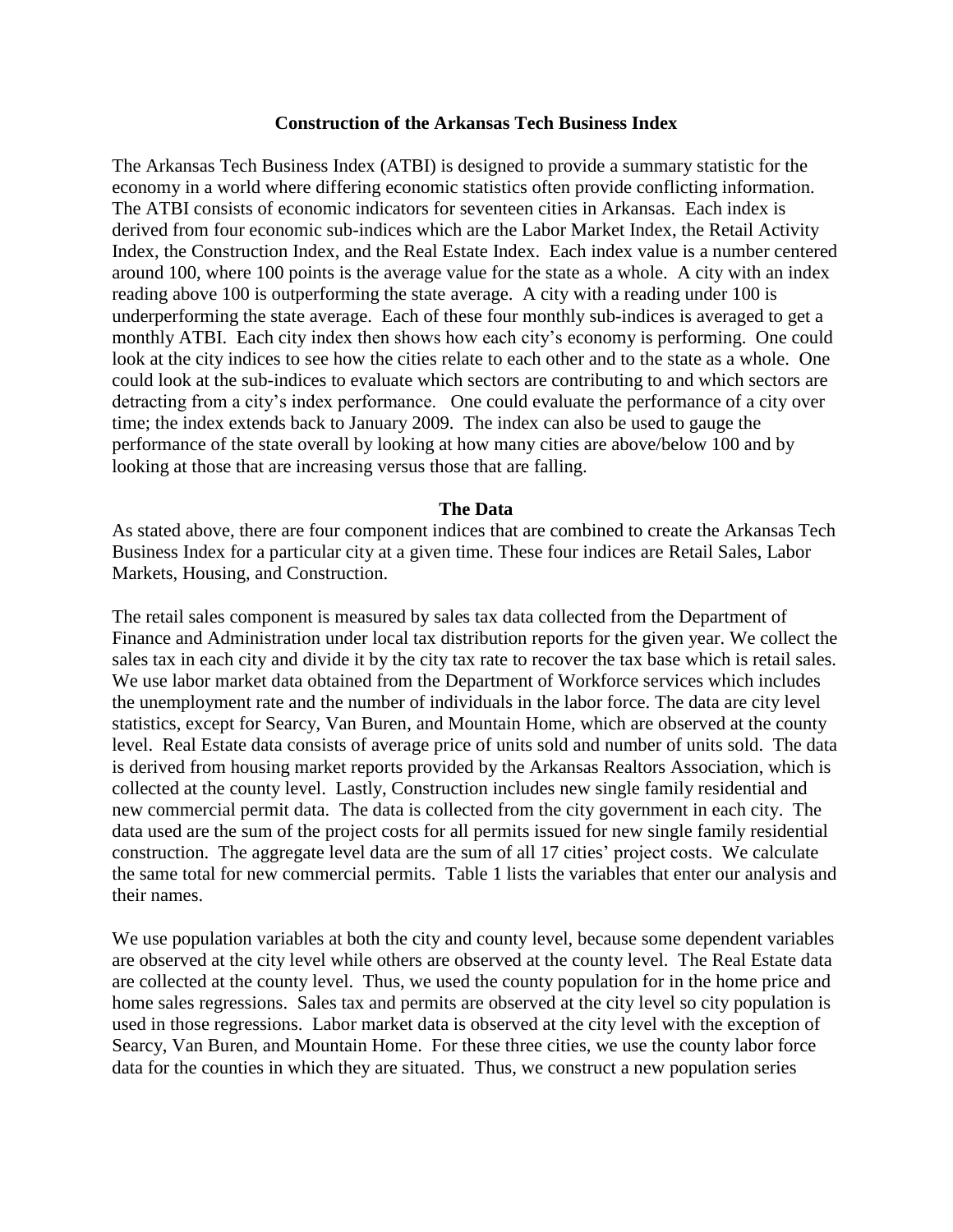(*population-lf*) which contains the city population for most observations, but the county population for Searcy, Van Buren, and Mountain Home observations.

| <b>Table 1</b>           |                                  |                |  |  |  |  |
|--------------------------|----------------------------------|----------------|--|--|--|--|
| <b>List of Variables</b> |                                  |                |  |  |  |  |
| <b>Variable Name</b>     | <b>Variable Description</b>      | <b>Units</b>   |  |  |  |  |
| L1                       | Labor force                      | Count          |  |  |  |  |
| Lu                       | Unemployment rate                | Percentage     |  |  |  |  |
| Hq                       | Number of housing units sold     | Count          |  |  |  |  |
| Hp                       | Average sale price of homes      | <b>Dollars</b> |  |  |  |  |
| Cc                       | Commercial construction          | <b>Dollars</b> |  |  |  |  |
| Cr                       | Residential construction         | <b>Dollars</b> |  |  |  |  |
| S                        | Retail sales                     | <b>Dollars</b> |  |  |  |  |
| Population-city          | City population                  | Count          |  |  |  |  |
| Population-county        | County population                | Count          |  |  |  |  |
| Population-lf            | Population for labor regressions | Count          |  |  |  |  |

## **Building An Index**

In order to build an index of economic activity we first build an index of each of the seven component data series and then average them to get an overall index. In order to create an index for each component data series, the labor force for example, we want to separate the strength/weakness of that series from strength/weakness in other sectors of the economy. We would also like to separate strength/weakness in that city from strength/weakness in the state as a whole. Finally, with a quantity measure, such as the size of the labor force, which we would expect to be scalable with the population, we would account for this scale.

In order to account for these factors, we start with a least squares regression model to forecast the data series. Consider the following regression model:

$$
Ll_{ct} = \alpha^0 + \alpha^p p \circ p_c + \varepsilon_{ct}
$$

where  $LI_{ct}$  is the number of people in the labor force in city *c* at time *t*,  $pop_c$  is the 2010 census population for city *c*. The estimated residual  $\varepsilon_{ct}$  is then used to form the index. In this case the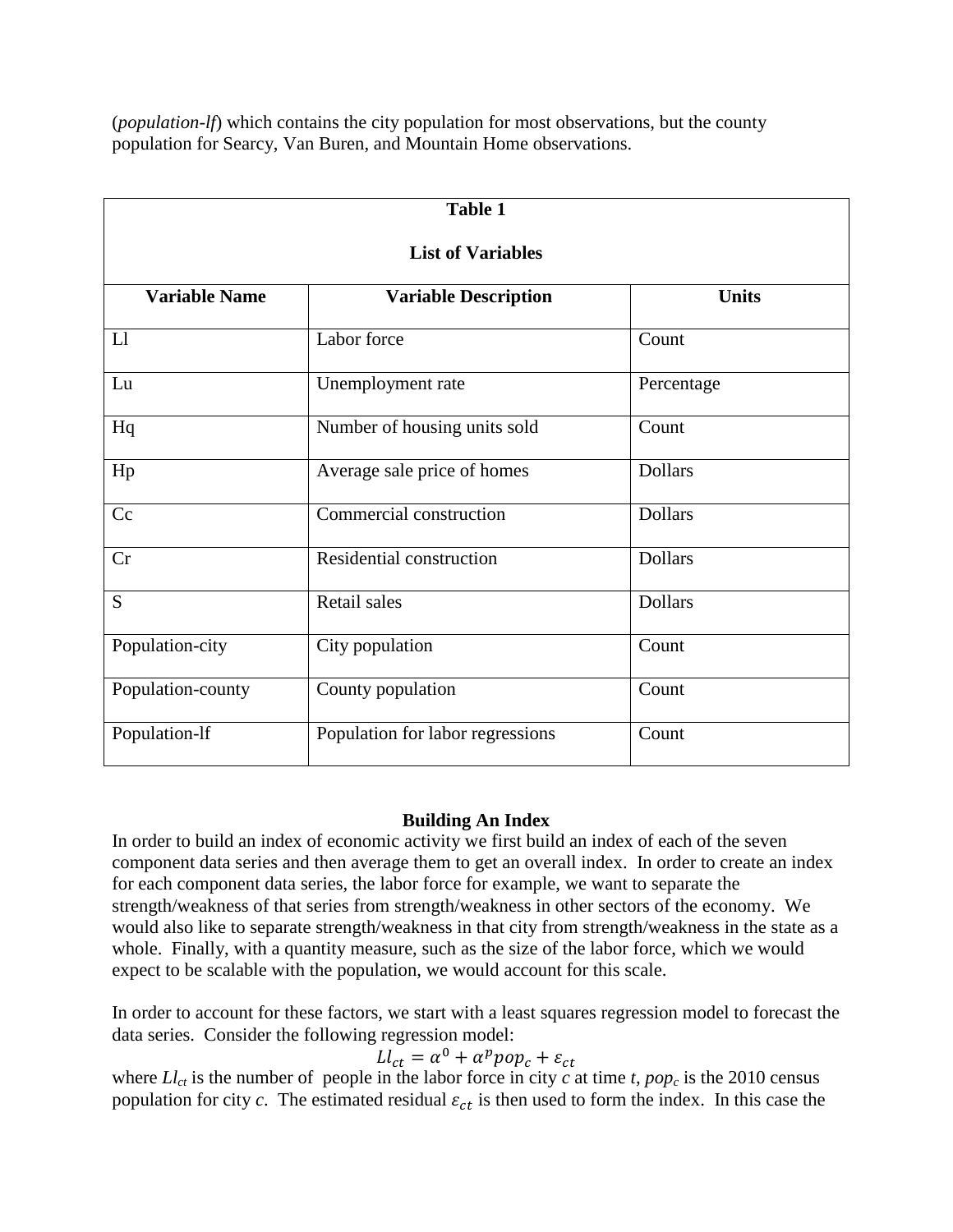index is clearly the amount that the labor force deviates from what we would expect of a city its size. The larger the labor force, the higher the index would be. A labor force which is abnormally small for a given population would produce a negative residual and would then show up as an index value below 100.

We would like to incorporate not just population but also state level labor force in the index. The index should be the deviation from the prediction based not just on population but on both population and state level labor force. Thus consider adding state level labor force to the regression as such:

$$
Ll_{ct} = \alpha^0 + \alpha^{ll} Ll_t + \alpha^p p \circ p_c + \varepsilon_{ct}
$$

where  $LI_t$  is the size of the labor force statewide. Now the residual, and thus the index, represent the degree to which the city's labor force deviates from the level we would expect given the population and the size of the labor force.

We have one more amendment to add to this regression. Given that we are tracking seven economic indicators in four categories, and given that these seven indicators could be correlated with one another, we would like each index to reflect only the degree to which its performance behaves independently from the movement witnessed in the other six indicators. Our regression analysis is the perfect methodology to control for the levels of the other indicators. For instance in measuring the labor force, recognizing that unemployment is a closely related economic indicator, we would want to control for its influence.

 $Ll_{ct} = \alpha^0 + \alpha^{lu} L u_t + \alpha_c^{lu} L u_{ct} + \alpha^{Ll} L l_t + \alpha^p$ where  $Lu_t$  and  $Lu_{ct}$  are the time *t* unemployment rates of the state and of city *c*, respectively.

For the sake of illustration suppose that the coefficient on unemployment,  $\alpha_c^{lu}$ , is positive meaning that there is a tradeoff between the unemployment and the labor force. Under this supposition, downward movements in the unemployment rate happen with people exiting the labor force. Now consider two scenarios in city *c*. In scenario 1 the discouraged workers cause a low reading for the labor force and a lowered unemployment rate. While in scenario 2, the labor force looks weak all around with a similarly small labor force and the unemployment rate increases. All other factors are the same in the two scenarios. In scenario 1, the low unemployment rate leads to a relatively low forecast for the labor force. Thus the residual will be small and the labor force index will be modest, maybe close to 100. But in scenario 2 the elevated unemployment rate leads to an elevated prediction of the labor force. Thus the low actual unemployment rate means that the residual is well below zero implying an index reading well below 100.

What we see from these two hypotheticals is when an indicator is positive, but so are the others, then it will produce a relatively moderate reading. This contrasts to the scenario where the indicator is positive in contrast to the other indicators, which will produce a stronger index reading. In the full model, as outlined below, we use not just similar indicators, but all six indicators as control variables in the regression.

This regression methodology produces seven indices each corresponding to one of the data series that we track. These must be combined into four sector indices and ultimately into a single index. In order to accomplish this, we average the indices. We average the labor force with the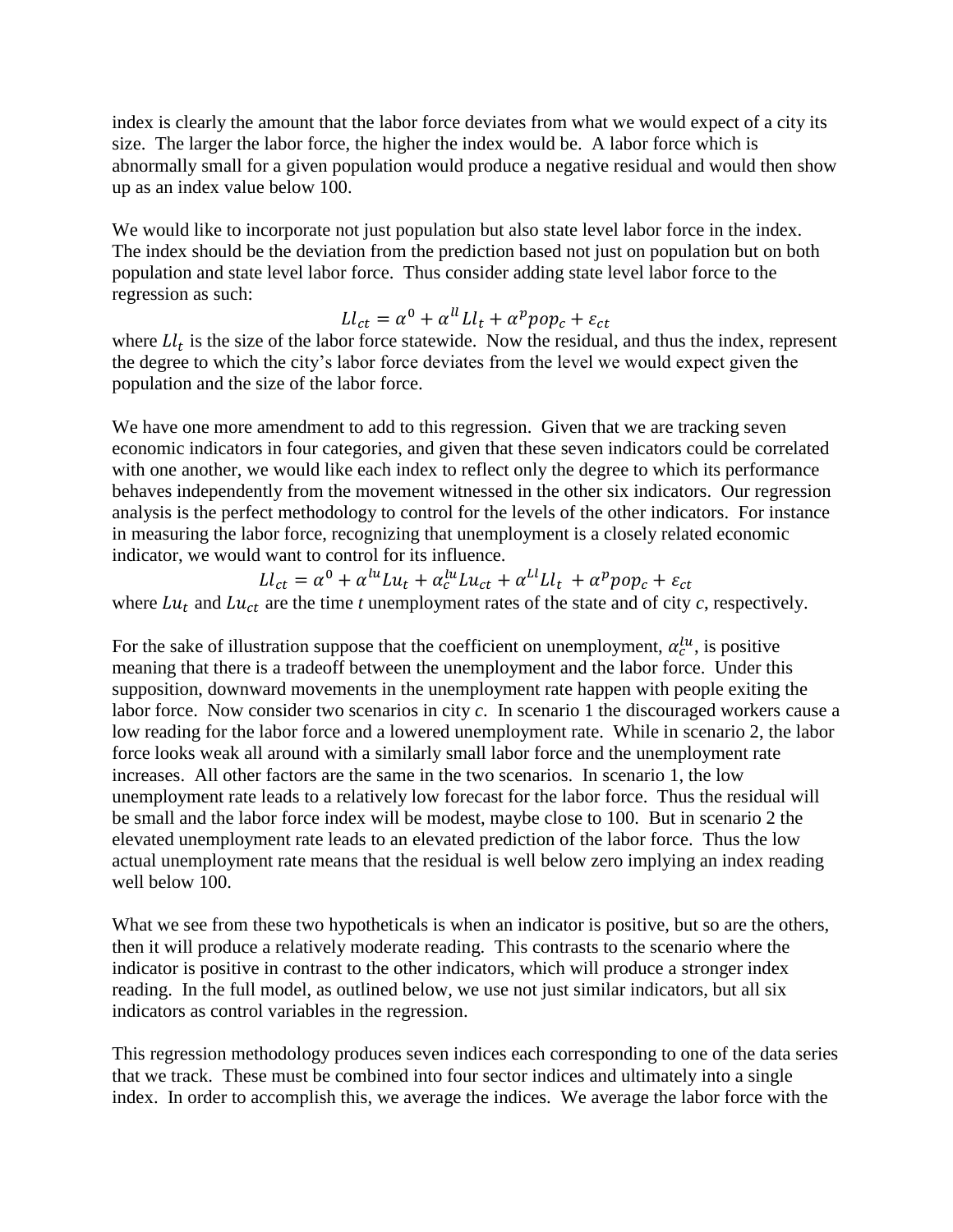unemployment indices to create a labor market index, the home sales and home price to create a real estate index, and the residential and commercial permits to create a construction index. The retail index stands alone. The four sector indices are averaged into the ATBI.

However, there is a problem with a simple, unweighted average. Movements in index quantify variability in the economy. In an unweighted average, the more variable term of those being averaged will disproportionately impact the variation in the average. Thus the index will look most like its most variable component. We consider this to be a problem because we would like the index to represent each of its components to an equal degree. Therefore we weight each subindex according to its standard deviation. Sub-indices with high variation are down-weighted while those with low variation are up-weighted.

Having built the intuition behind the construction of the ATBI, we now proceed to a stylized definition of the index calculation.

### **Methodology**

Once the data is collected, our next step is to generate the component level indices, one for each of the seven indicators listed above. To do this, we run the following random effects regressions:

$$
Ll_{ct} = \alpha^0 + \alpha^{lu}l u_t + \alpha_c^{lu}l u_{ct} + \alpha^{Ll}l l_t + \alpha^{Hq} H q_t + \alpha_c^{Hq} H q_{ct} + \alpha^{Hp} H p_t + \alpha_c^{Hp} H p_{ct}
$$
  
+ 
$$
\alpha^{Cc}Cc_t + \alpha_c^{Cc}Cc_{ct} + \alpha^{Cr}Cr_t + \alpha_c^{Cr}Cr_{ct} + \alpha^S S_t + \alpha_c^S S_{ct} + \alpha^p pop_c + \epsilon^1_{ct}
$$

and

$$
Lu_{ct} = \beta^0 + \beta^{lu}lu_t + \beta^{LL}li_t + \beta_c^{LL}li_{ct} + \beta^{Hq}Hq_t + \beta_c^{Hq}Hq_{ct} + \beta^{Hp}Hp_t + \beta_c^{Hp}Hp_{ct}
$$
  
+ 
$$
\beta^{Cc}Cc_t + \beta_c^{Cc}Cc_{ct} + \beta^{Cr}Cr_t + \beta_c^{Cr}Cr_{ct} + \beta^S S_t + \beta_c^S S_{ct} + \beta^p pop_c + \varepsilon^2_{ct}
$$

etc…

where the  $\alpha$  and  $\beta$  are coefficients, *t* indexes time, and *c* indexes cities, and a lack of a subscript *c* indicates state level information. Appendix A contains the regression results using data from Jan-2009 to Jun-2014. From each regression we take the residual and the root mean squared error (RMSE) to calculate the corresponding index as such:

ATBI\_L\_l= $(\varepsilon_{ct}^1/\text{RMSE}^1)$ 

using the estimated regression residual and RMSE from the first regression and

 $ATBI_L_u = (-\varepsilon_{ct}^2 / RMSE^2)$ 

uses the estimated regression residual and RMSE from the unemployment rate equation. We continue computing the other indices in an analogous manner. The purpose of RMSE is to normalize the index so that all indices have similarly scaled variation. The unemployment rate index is the only index with a negative sign before the residual; this is because unemployment is a negative indicator. Appendix B, table B3 shows the index values for June 2014 derived from Jan-2009 to Jun-2014 data.

In order to create the labor index (ATBI\_L) we combine the following two indices: ATBI\_L\_u and ATBIL 1, using a weighted average, where the weights are proportional to the inverse of the standard deviation of each index. In particular, the weights are:

$$
\frac{\sigma_u^{-1}}{\sigma_u^{-1} + \sigma_l^{-1}}
$$
 and  $\frac{\sigma_l^{-1}}{\sigma_u^{-1} + \sigma_l^{-1}}$ 

We then average: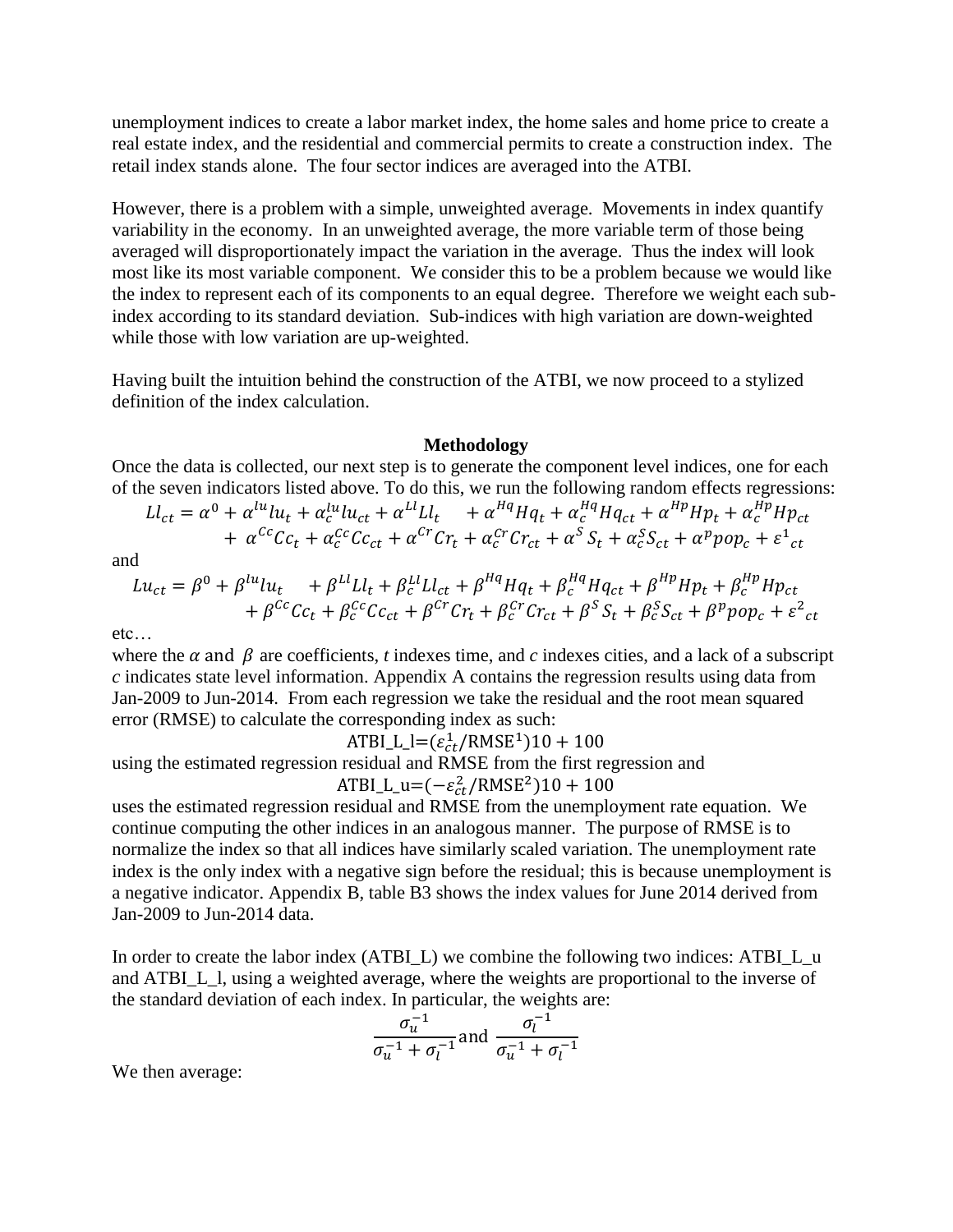$$
\text{ATBI\_L} = \text{ATBI\_L\_u} \frac{\sigma_u^{-1}}{\sigma_u^{-1} + \sigma_l^{-1}} + \text{ATBI\_L\_l} \frac{\sigma_l^{-1}}{\sigma_u^{-1} + \sigma_l^{-1}}
$$

ATBI\_H is created analogously from ATBI\_H\_q and ATBI\_H\_p. ATBI\_C similarly is the average of the two construction permit indices. ATBI\_S does not require averaging since it only has one data source and thus is created directly from the retail sales regression. The standard deviations and weights derived from Jan-2009 to Jun-2014 data are reported in Appendix B table B1. The resulting indices are reported for 2014 January to June in table B4.

Repeating the above averaging method will give us the ATBI:

ATBI = ATBI\_L $(W_L)$  + ATBI\_H $(W_H)$  + ATBI\_C $(W_C)$ where the weights are defined similarly to those shown above. Appendix B, table B2 presents the standard deviations and weights constructed from Jan-2009 to Jun-2014. The ATBI is reported in table B5. As above the Jan-2009 through Jun 2014 data are used to construct the index. However, only February-2011 to June-2014 index values are reported in the table.

In the monthly data release we also present a quarterly average, which is a simple average of the three monthly readings contained in the quarter. The annual index is similarly the simple average of the 12 months in the year.

## **Conclusion**

Given the index construction what does it tell us? Is it forward looking? Will it rise over time like a price index (e.g. DJIA, CPI)? Is the index revised? What does the 100 point baseline really mean? The answers to these questions are to be found in the index construction.

The ATBI compares each city to the state as a whole. Notice that the index is centered around 100. A city with a reading of 100 means that the city's economic performance is on par with the state average. A reading of 103 is 3% above the average state performance. A reading of 95 is 5% below the state average.

Consider the timing of the reference. Suppose that a city has a reading of 100 in a particular month. Does that mean that the city is performing consistently with the state average in that month, or with the state average from 2009 to the present? The technical answer is that the coefficients are estimated from all cities in all time periods but the data used to calculate the index is all contemporaneous. This means that while all data from 2009 to the present is used to educate us on the relationship between each variable and the index, only contemporaneous data is used to calculate each month's index value. Suppose that from month-1 to month-2 the state housing price increases, but a particular city's housing price remains flat. Thus we would see that city's house price index fall from month-1 to month-2. The coefficient would tell us that when state housing prices rise, the city's housing price should also rise; if it does not, then the index reading would in turn fall.

A similar issue is whether, in the index, each city is being compared to the other cities or to the state as a whole. Again, the coefficients are estimated from all cities but the right-hand-side variables in the regression are state level variables, the city population, and the city's own reading of the other variables (as a control). This means that while all city data is used to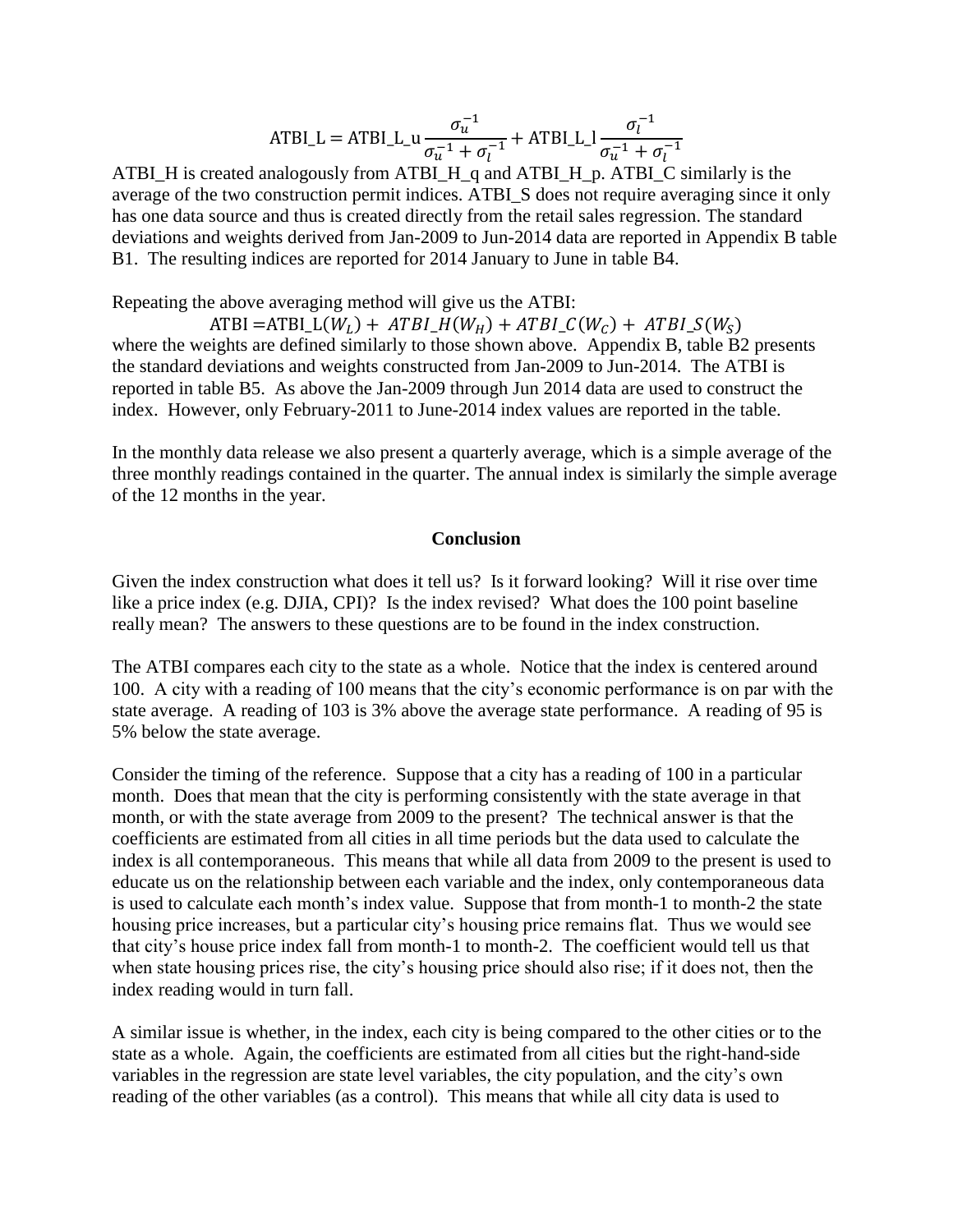educate us on the relationship between state level information and the index, only state level data is used to calculate each city's index value. Suppose that all of the cities experience an increase in retail sales from month-1 to month-2, but it is offset by a similar fall in retail sales in rural areas so that the state total retail sales remain unchanged from month-1 to month-2. In this case the index values of all of the cities would rise from month-1 to month-2. But the only way for the ATBI to consistently rise over time, would be for the cities to progressively take a higher and higher share of overall state retail sales, housing sales, and construction permits, to progressively have increasing housing prices relative to the rural areas, to progressively acquire a larger and larger labor force relative to the rural and suburban areas without a commensurate increase in population, and to progressively have lower unemployment rates relative to the rural areas and suburbs. Thus in general, we would not expect the ATBI to drift away from is grounding around 100 points.

Is the index revised, or will it remain unchanged after being published? Each month when new data is added, the regression model is re-run. Thus each month when one more month of data is added to the database, the regression coefficients could change, though likely the change will be small. Thus when looking at last month's index value for a city, while the data generating that index value is unchanged, you may notice that last month's index value is a little different now than when it was released last month. While it can be frustrating to not find the number one remembers from last month, we believe that it means that the index time series found at any one time is always internally consistent – it is derived from a single set of regression coefficients. If one were to prefer to see the index values that were originally released at their respective release dates then one can find this variable (ATBI\_OR) in the downloadable database. In addition, we maintain a complete archive of all past data which contains the downloadable database released each month including the ATBI, the four component indices, the six sub-component indices, and the raw seven data series.

The data in any given month reflects economic activity in that month, and thus the index is generally not forward looking, but rather contemporaneous. However, at least one of the four component indices is a leading indicator of future economic activity. Construction permits indicate building that will happen in the near future. When this permitted construction begins it will mean jobs, these employees will probably buy retail goods, and they may even buy houses. Thus we might look to the construction component index as a leading indicator of the other four component indices and thus of the ATBI.

From the index construction, one could see that a reading of 100 indicates that the left hand side variable is exactly where we would expect it to be, given population, the levels of the other six variables and the state level information for the same variables. In other words, it is consistent with the state average for that variable. But, does this mean we interpret a reading above 100 as outperforming the level that one would expect given the state data, controlling for the other factors and population?

The ATBI is designed to provide a snapshot of current economic activity around the state of Arkansas. Each month numerous economic indicators are tracked by economists and reported by the media. These indicators often provide conflicting information. The ATBI collects and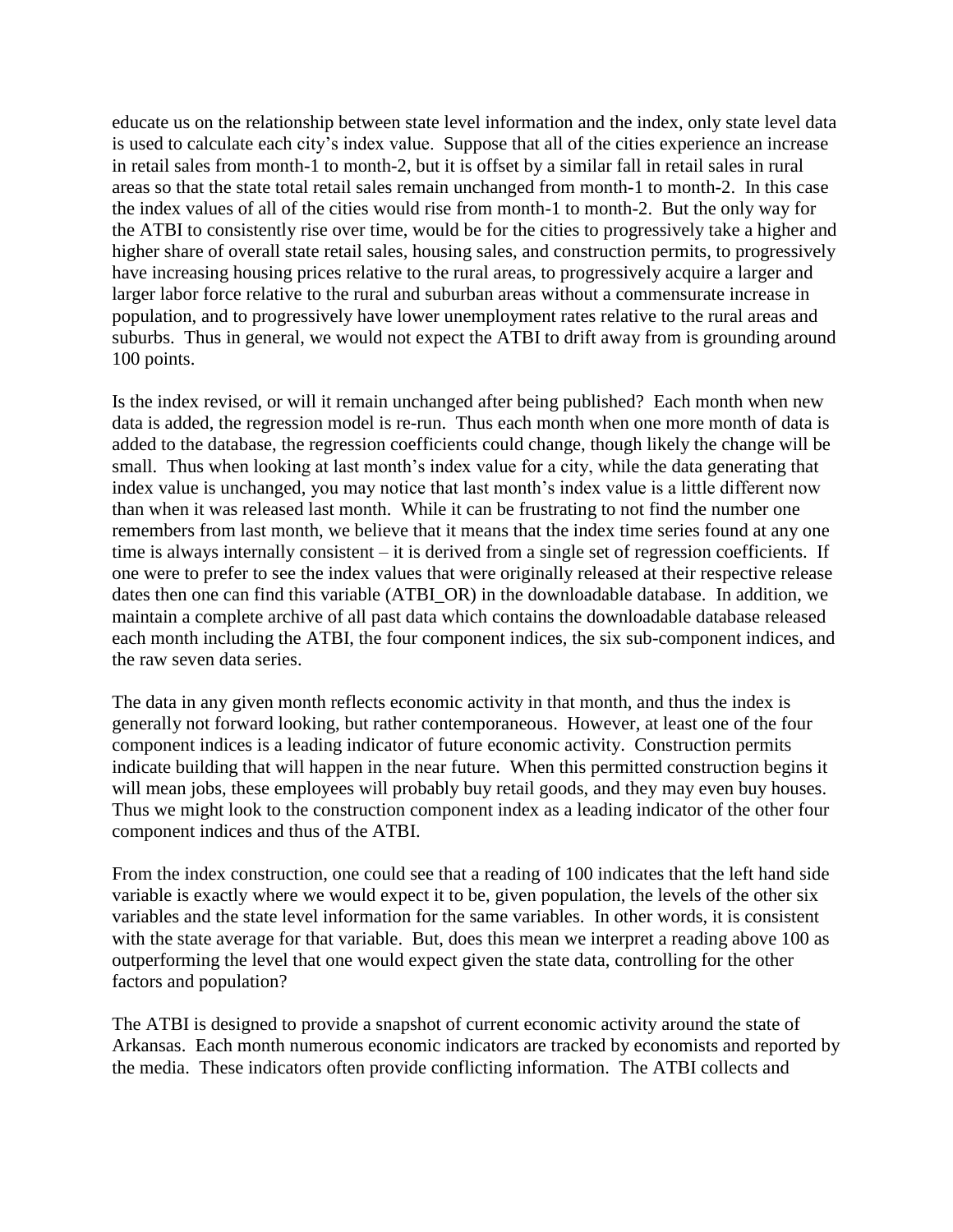averages these disparate data flows to provide a single reference point for each of the selected cities on a monthly basis.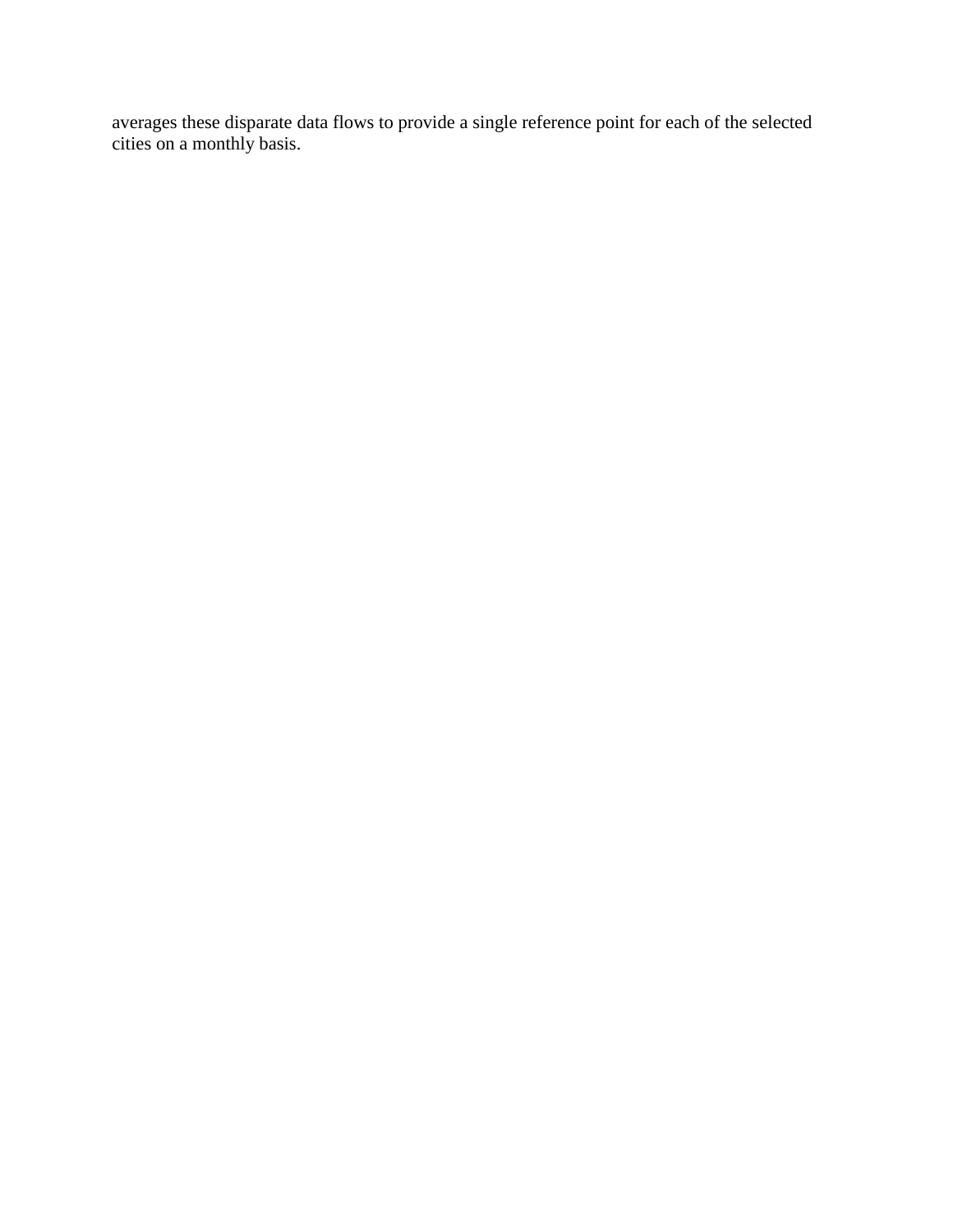# **Appendix A**

# Table A1

## Random Effects Regression Results Using Jan-2009 to Jun 2014 Data

|                                     | Unemployment        | Labor Force            | Residential<br>Permit<br>Value | Commercial<br>Permit Value | <b>Retail Sales</b>       | Real Estate<br>Average Price | Real Estate<br>Units Sold |
|-------------------------------------|---------------------|------------------------|--------------------------------|----------------------------|---------------------------|------------------------------|---------------------------|
| Constant                            | $-3.165$<br>(2.462) | $-23374.9$<br>(4701.5) | $-1.09e-06$<br>(5655596)       | -3783486<br>$(2.68e+07)$   | $-30424.99$<br>(27295.93) | $-102297.3$<br>(41972.74)    | $-95.00027$<br>(31.47)    |
| Unemployment                        |                     | $-316.4$<br>(58.55)    | $-275574.2$<br>(69721.23)      | 79463.38<br>(193065.6)     | $-320.7694$<br>(342.2907) | $-2657.026$<br>(527.1318)    | $-1.371$<br>(.3763)       |
| <b>State</b>                        | .9796               | 273.9                  | 284251                         | $-65273.1$                 | $-63.83$                  | 2802.6                       | 2.518                     |
| Unemployment                        | (.0452)             | (108.3)                | (129736.1)                     | (562673.5)                 | (628.5)                   | (966.1)                      | (.7193)                   |
| Labor Force                         | $-.00008$           |                        | 120.5                          | $-9.680$                   | $-1.017$                  | .0145                        | $-.0002$                  |
|                                     | (.00001)            |                        | (30.27)                        | (46.70)                    | (.1496)                   | (.1915)                      | (.00009)                  |
| <b>State Labor Force</b>            | 1.67e-06            | .0133                  | $-.3867$                       | 1.516                      | $-.0140$                  | .0302                        | .00003                    |
|                                     | $(9.60e-07)$        | (.0019)                | (2.329)                        | (11.01)                    | (.0112)                   | (.0172)                      | (.00001)                  |
| Number of<br>Residential<br>Permits | .0058<br>(.004037)  | 3.272<br>(8.177)       |                                | 66821.79<br>(43594.75)     | $-145.34$<br>(47.14)      | 10.660<br>(72.89)            | .1180<br>(.0549)          |
| Residential                         | $-6.81e-08$         | .0001                  |                                | $-3183$                    | .0011                     | $-.0003$                     | $-7.95e-07$               |
| Permit Value                        | $(2.06e-08)$        | (.00004)               |                                | (.2130)                    | (.0002)                   | (.0004)                      | $(2.80e-07)$              |
| <b>Total Number</b>                 | .0003               | $-4.209$               | 1356.8                         | $-3191.9$                  | $-27.27$                  | 30.36                        | $-.0003$                  |
| Residential<br>Permits              | (.0011)             | (2.284)                | (2689.8)                       | (13145.9)                  | (13.21)                   | (20.33)                      | (.0154)                   |
| <b>Total Residential</b>            | $-4.71e-09$         | .00002                 | .0460                          | .0125                      | .0002                     | $-.0001$                     | 2.23e-08                  |
| Permit Value                        | $(5.62e-09)$        | (.00001)               | (.0134)                        | (.0652)                    | (.00007)                  | (.0001)                      | $(7.68e-08)$              |
| Number of                           | .0076               | 20.90                  | $-12570$                       |                            | 177.5                     | $-139.9$                     | $-.0148$                  |
| Commercial<br>Permits               | (.0082)             | (16.69)                | (20047.4)                      |                            | (96.53)                   | (148.7)                      | (.1125)                   |
| Commercial                          | 2.35e-09            | $-9.11e-06$            | $-.0078$                       |                            | 7.65e-06                  | $-.00002$                    | $-2.44e-08$               |
| Permit Value                        | $(2.74e-0.9)$       | $(5.55e-06)$           | (.0067)                        |                            | $(8.24e-06)$              | (.00005)                     | $(3.75e-08)$              |
| Total Number of<br>Commercial       | $-.0007$<br>(.0021) | 3.912<br>(4.334)       | 1088.3<br>(5209.67)            | 1754.9<br>(24350.65)       | 2.561<br>(25.10)          | 29.48<br>(38.59)             | $-0115$<br>(.0293)        |
| Permits                             |                     |                        |                                |                            |                           |                              |                           |
| Total                               | $1.72e-10$          | 5.78e-07               | $-.00005$                      | .0580                      | 7.72e-06                  | $-1.25e-06$                  | 1.72e-09                  |
| Commercial<br>Permit Value          | $(7.02e-10)$        | $(1.42e-06)$           | (.0017)                        | (.0080)                    | $(8.24e-06)$              | (.0000127)                   | $(9.62e-09)$              |
| Arkansas Sales                      | $-6.81e-10$         | $-2.10e-06$            | $-.0001$                       | $-.0001$                   | $-.00002$                 | .00002                       | $-5.99e-09$               |
| Tax                                 | $(1.19e-09)$        | $(2.42e-06)$           | (.0029)                        | (.0139)                    | (.00001)                  | (.00002)                     | $(1.63e-08)$              |
| <b>Retail Sales</b>                 | $-1.16e-06$         | $-.0341$               | 22.50                          | 18.50                      |                           | $-0.0724$                    | $-.00009$                 |
|                                     | $(2.61e-06)$        | (.0051)                | (6.151)                        | (20.43)                    |                           | (.0456)                      | $(-.00003)$               |
| Real Estate                         | $-7.85e-06$         | .0023                  | $-4.340$                       | $-9.404$                   | $-.0272$                  |                              | $-.0004$                  |
| Average Price                       | $(1.66e-06)$        | (.0033)                | (3.982)                        | (14.63)                    | (.0193)                   |                              | (.00002)                  |
| Real Estate State<br>Price          | .00002<br>(.00001)  | .03483<br>(.0271)      | 4.713<br>(32.53)               | 13.23<br>(155.1)           | .4799<br>(.1561)          | 1.176<br>(.2384)             | .0006<br>(.0001)          |
| Real Estate Total                   | 2.96e-08            | .00008                 | .1103                          | .1776                      | .0007                     | .0039                        | 4.83e-06                  |
| Sales                               | $(1.13e-08)$        | (.00002)               | (.0269)                        | (.1099)                    | (.0001)                   | (.0001)                      | 4.01e-08                  |
| Real Estate State                   | $-9.20e-09$         | $-.00001$              | $-01284$                       | $-01799$                   | $-.0002$                  | $-.0043$                     | $-4.48e-07$               |
| <b>Sales</b>                        | $(6.00e-0.9)$       | (.00001)               | (.0146)                        | (.06984)                   | (.00007)                  | (.0001)                      | $(8.12e-08)$              |
| Real Estate Units                   | $-.0054$            | $-10.98$               | $-11526.58$                    | $-21088.22$                | $-115.10$                 | $-739.4$                     |                           |
| Sold                                | (.0023)             | (4.452)                | (5321.77)                      | (20320.43)                 | (25.71)                   | (34.03)                      |                           |
| Real Estate Total                   | .0016               | 1.345                  | 1564.63                        | 2125.49                    | 22.63                     | 71.14                        | .0823                     |
| Units Sold                          | (.0009)             | (1.809)                | (2173.34)                      | (10350.85)                 | (10.45)                   | (15.97)                      | (.00002)                  |
| Population-If <sup>a</sup>          | .00003<br>(.00001)  | .4995<br>(.0096)       |                                |                            |                           |                              |                           |
| <b>City Population</b>              |                     |                        | $-1087079$                     | 16.73                      | .7684                     |                              |                           |
|                                     |                     |                        | (16.92)                        | (25.18)                    | (.0845)                   |                              |                           |
| County                              |                     |                        |                                |                            |                           | .1958                        | .0002                     |
| Population                          |                     |                        |                                |                            |                           | (.0458)                      | (.00002)                  |
| Rho                                 | .8941               | .5693                  | .4839                          | .0140                      | .5566                     | .6796                        | .3194                     |

<sup>a</sup> Observation-by-observation, *Population-lf* is either city or county level data depending on whether labor force data is measured at the city or county level for that city.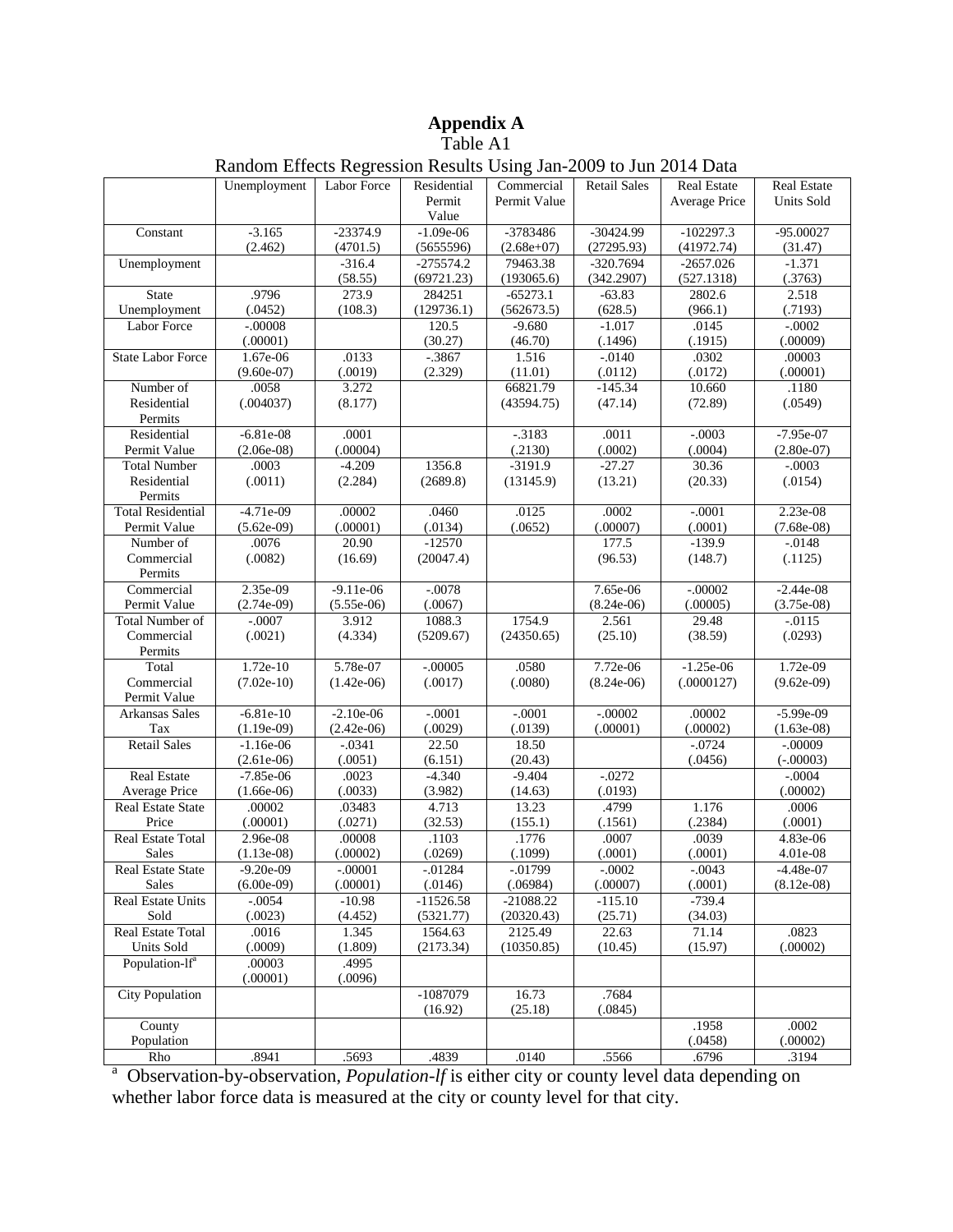## **Appendix B**

Tables B1, B2, B3, B4, and B5 contain index results using data for 17 cities and the date range Jan-2009 to Jun-2014.

| Standard Deviations and Averaging Weights |             |          |            |            |        |          |  |  |
|-------------------------------------------|-------------|----------|------------|------------|--------|----------|--|--|
|                                           | ATBI L      |          |            | ATBI H     | ATBI C |          |  |  |
|                                           | <b>ABTI</b> | ATBI L u | $ATBI_H_p$ | $ATBI_H_q$ | ATBI C | ATBI C c |  |  |
| <b>Std Dev</b>                            | 6.257       | 4.367    | 3.266      | 8.322      | 14.758 | 14.476   |  |  |
| Weight                                    | 0.411       | 0.589    | 0.718      | 0.282      | 0.495  | 0.505    |  |  |

Table B1 Standard Deviations and Averaging Weights

|                                                  | Table B <sub>2</sub> |  |  |
|--------------------------------------------------|----------------------|--|--|
| <b>Standard Deviations and Averaging Weights</b> |                      |  |  |
|                                                  |                      |  |  |

|                | $\Lambda$ TD <sup>T</sup> | <b>TR</b>    |        | TD             |
|----------------|---------------------------|--------------|--------|----------------|
| <b>Std Dev</b> | $.47^{\circ}$             | 4.380        | 10.107 | 3.690          |
| Weight         | $\Omega$ 532<br>U.JJ∠     | 0.170<br>∪.⊥ | 0.077  | 0.212<br>0.412 |

ATBI Component Data Series Indices, June 2014  $ATB1_L1$   $ATB1_Lu$   $ATB1_Hp$   $ATB1_Hq$   $ATB1_C_r$   $ATB1_Cc$ Bentonville 99.64 111.85 100.21 92.66 113.70 110.81 Russellville | 89.88 | 102.30 | 104.50 | 109.52 | 99.35 | 98.79 El Dorado | 96.18 | 96.30 | 91.71 | 94.54 | 103.62 | 97.97 Fayetteville | 80.38 | 103.70 | 108.00 | 105.67 | 107.61 | 98.18 Hot Springs 104.67 98.73 117.59 108.10 101.89 96.51 Jonesboro | 82.32 | 102.48 | 112.25 | 107.23 | 108.09 | 107.10 West Memphis | 96.63 | 74.53 | 101.75 | 104.07 | 108.18 | 97.39 Springdale 96.88 111.42 105.23 102.44 86.70 92.73 Conway | 81.97 | 104.45 | 108.28 | 114.10 | 101.22 | 96.19 Rogers | 103.37 | 110.37 | 100.38 | 92.51 | 98.64 | 93.90 N. Little Rock | 109.04 | 103.23 | 87.14 | 79.95 | 85.09 | 117.32 Texarkana | 95.42 | 102.08 | 80.35 | 90.10 | 106.27 | 98.04 Fort Smith 102.85 102.16 107.15 113.19 102.17 109.37 Pine Bluff | 109.82 | 83.66 | 77.51 | 86.52 | 106.02 | 96.74 Little Rock | 108.06 | 93.89 | 89.47 | 93.61 | 81.88 | 89.48 Searcy | 118.99 | 96.10 | 102.43 | 107.75 | 93.11 | 100.21 Van Buren | 111.88 | 104.90 | 98.10 | 95.51 | 90.76 | 98.06

Table B3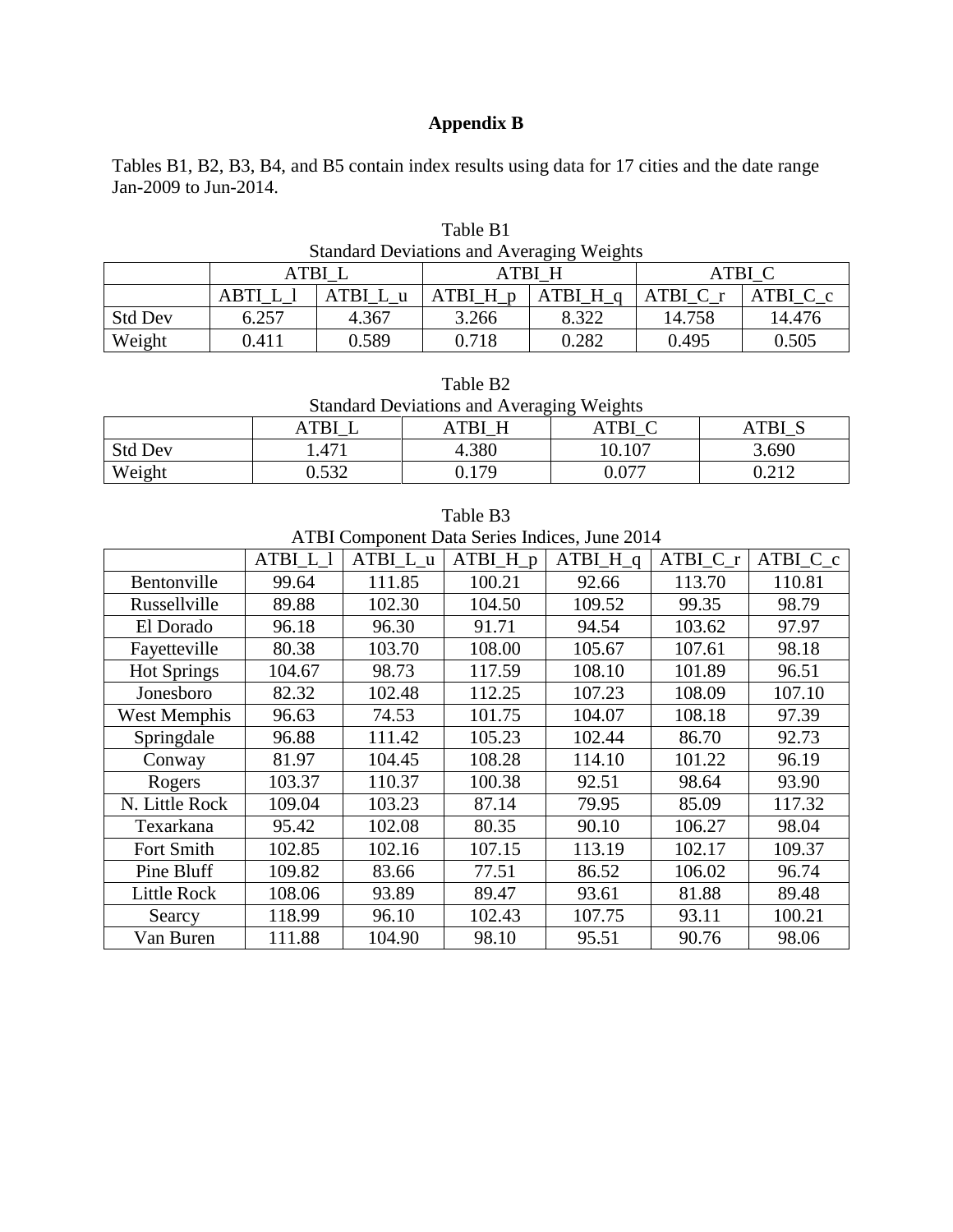|                     |               |         | $\text{S}\text{C}\text{C}\text{O}\text{I}$ mances, $\text{J}\text{a}$ and $\text{J}\text{S}\text{O}\text{I}$ and $\text{I}\text{O}\text{I}$ |        |        |        |        |
|---------------------|---------------|---------|---------------------------------------------------------------------------------------------------------------------------------------------|--------|--------|--------|--------|
| City                | Component     | January | February                                                                                                                                    | March  | April  | May    | June   |
| Bentonville         | <b>ABTI L</b> | 105.54  | 104.28                                                                                                                                      | 104.54 | 104.57 | 104.87 | 106.83 |
|                     | ATBI_H        | 110.89  | 110.23                                                                                                                                      | 107.3  | 105.77 | 102.91 | 98.08  |
|                     | ATBI_C        | 123.94  | 119.04                                                                                                                                      | 109.79 | 116.64 | 110.15 | 112.24 |
|                     | ATBI_S        | 102.36  | 102.41                                                                                                                                      | 100.56 | 92.40  | 102.37 | 99.88  |
| Russellville        | <b>ABTI_L</b> | 99.73   | 98.32                                                                                                                                       | 96.99  | 99.30  | 96.77  | 96.12  |
|                     | ATBI H        | 93.73   | 96.52                                                                                                                                       | 88.61  | 97.62  | 97.61  | 106.96 |
|                     | ATBI_C        | 96.62   | 99.51                                                                                                                                       | 94.80  | 95.63  | 93.39  | 99.08  |
|                     | ATBI_S        | 97.39   | 99.31                                                                                                                                       | 100.50 | 97.19  | 99.37  | 101.23 |
| El Dorado           | <b>ABTI_L</b> | 95.93   | 96.52                                                                                                                                       | 98.30  | 98.42  | 98.20  | 96.23  |
|                     | ATBI_H        | 89.37   | 89.55                                                                                                                                       | 91.04  | 97.59  | 87.16  | 93.55  |
|                     | ATBI_C        | 99.99   | 99.24                                                                                                                                       | 97.04  | 98.09  | 95.94  | 101.02 |
|                     | ATBI_S        | 90.56   | 91.85                                                                                                                                       | 90.78  | 89.01  | 90.35  | 91.83  |
| Fayetteville        | <b>ABTI_L</b> | 100.57  | 97.66                                                                                                                                       | 94.94  | 96.67  | 94.07  | 96.11  |
|                     | ATBI_H        | 106.54  | 106.12                                                                                                                                      | 109.74 | 106.14 | 105.92 | 107.18 |
|                     | ATBI C        | 103.16  | 101.09                                                                                                                                      | 105.89 | 103.55 | 94.90  | 102.38 |
|                     | ATBI S        | 112.61  | 117.05                                                                                                                                      | 116.00 | 114.90 | 118.08 | 117.37 |
| <b>Hot Springs</b>  | <b>ABTI_L</b> | 100.22  | 99.52                                                                                                                                       | 98.73  | 102.19 | 100.48 | 100.49 |
|                     | ATBI_H        | 116.21  | 111.28                                                                                                                                      | 107.46 | 107.19 | 109.47 | 111.33 |
|                     | ATBI_C        | 100.37  | 98.19                                                                                                                                       | 100.18 | 95.73  | 93.04  | 99.45  |
|                     | ATBI_S        | 94.43   | 97.30                                                                                                                                       | 99.45  | 95.72  | 97.29  | 98.98  |
| Jonesboro           | <b>ABTI_L</b> | 100.84  | 100.84                                                                                                                                      | 99.30  | 99.38  | 98.87  | 98.39  |
|                     | ATBI_H        | 100.81  | 104.87                                                                                                                                      | 101.76 | 106.86 | 111.15 | 109.73 |
|                     | ATBI_C        | 104.95  | 108.94                                                                                                                                      | 102.54 | 109.25 | 105.13 | 107.85 |
|                     | ATBI_S        | 96.92   | 99.78                                                                                                                                       | 100.50 | 96.40  | 98.52  | 99.52  |
| <b>West Memphis</b> | <b>ABTI_L</b> | 87.81   | 84.21                                                                                                                                       | 90.42  | 89.41  | 93.54  | 85.81  |
|                     | ATBI_H        | 94.75   | 99.39                                                                                                                                       | 90.02  | 89.26  | 101.79 | 103.21 |
|                     | ATBI C        | 101.25  | 102.12                                                                                                                                      | 99.38  | 99.72  | 98.80  | 104.00 |
|                     | ATBI_S        | 90.61   | 92.30                                                                                                                                       | 91.43  | 88.90  | 90.30  | 92.51  |
| Springdale          | <b>ABTI_L</b> | 110.52  | 110.83                                                                                                                                      | 107.31 | 107.14 | 105.18 | 109.35 |
|                     | ATBI H        | 104.89  | 102.50                                                                                                                                      | 106.91 | 104.48 | 105.91 | 104.29 |
|                     | ATBI_C        | 100.04  | 88.53                                                                                                                                       | 100.83 | 102.34 | 113.87 | 90.20  |
|                     | ATBI S        | 98.22   | 105.38                                                                                                                                      | 100.86 | 99.67  | 96.81  | 103.92 |
| Conway              | <b>ABTI_L</b> | 93.72   | 94.29                                                                                                                                       | 94.28  | 95.56  | 94.97  | 96.75  |
|                     | ATBI_H        | 104.58  | 108.81                                                                                                                                      | 105.21 | 109.49 | 106.92 | 110.76 |
|                     | ATBI C        | 97.00   | 95.47                                                                                                                                       | 100.10 | 99.31  | 94.91  | 99.32  |
|                     | ATBI S        | 106.31  | 103.46                                                                                                                                      | 105.17 | 99.35  | 105.28 | 104.34 |
| Rogers              | <b>ABTI L</b> | 105.39  | 103.73                                                                                                                                      | 105.77 | 106.15 | 107.63 | 107.66 |
|                     | ATBI_H        | 111.14  | 109.82                                                                                                                                      | 108.15 | 105.30 | 102.61 | 98.44  |
|                     | ATBI_C        | 101.16  | 96.69                                                                                                                                       | 100.40 | 97.95  | 86.96  | 96.05  |
|                     | ATBI_S        | 108.03  | 111.73                                                                                                                                      | 109.42 | 106.05 | 110.50 | 108.38 |

Table B4 Sector Indices, January-June 2014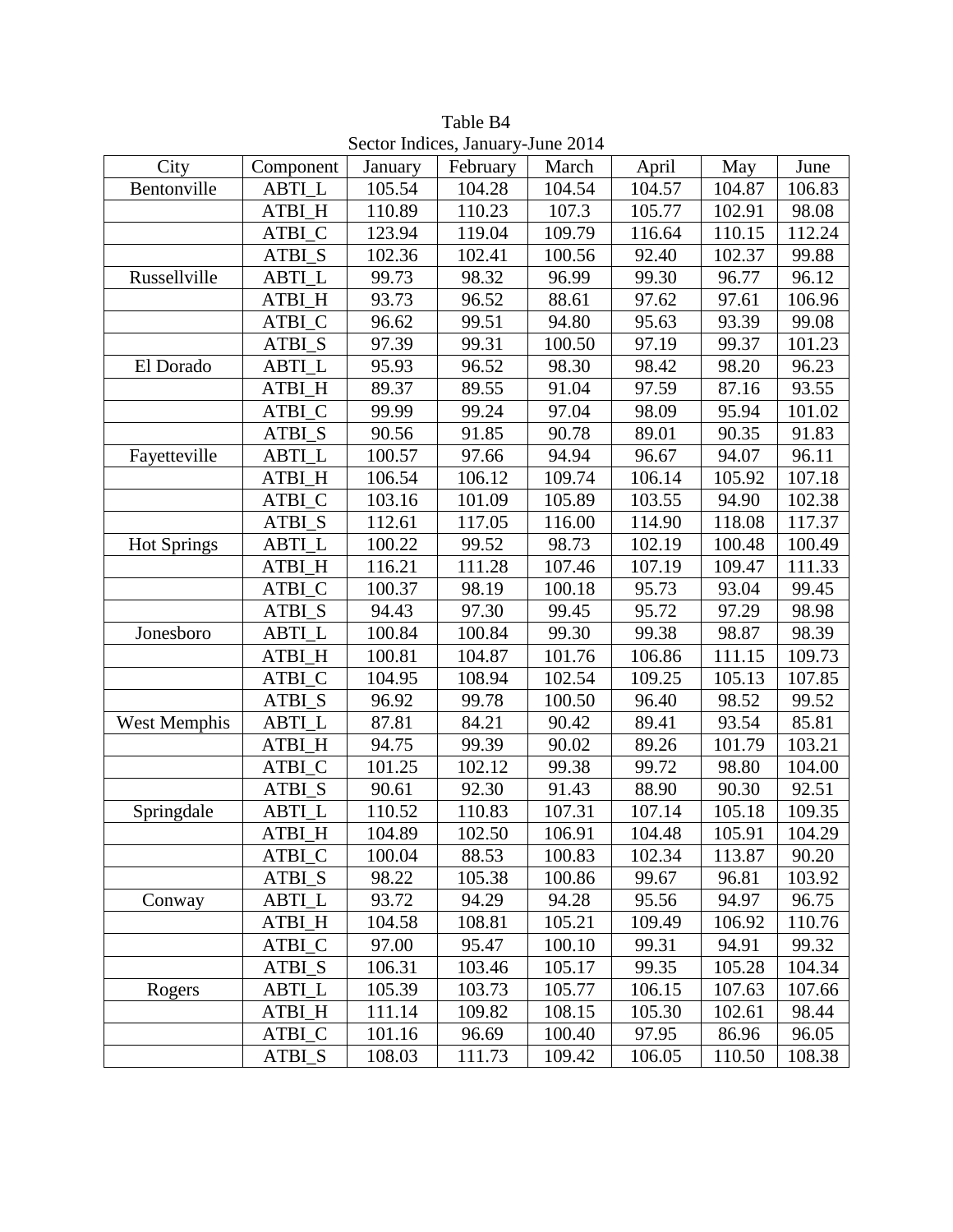| City               | Component         | January | $\frac{1}{2}$<br>February | March  | April  | May    | June   |
|--------------------|-------------------|---------|---------------------------|--------|--------|--------|--------|
| North Little Rock  | ABTI L            | 103.31  | 103.13                    | 104.06 | 105.03 | 107.03 | 105.22 |
|                    | ATBI H            | 101.40  | 89.64                     | 89.88  | 95.21  | 78.87  | 85.22  |
|                    | ATBI C            | 95.55   | 89.68                     | 86.00  | 81.82  | 101.38 | 94.66  |
|                    | ATBI_S            | 113.17  | 87.60                     | 86.63  | 83.96  | 78.70  | 83.75  |
| Texarkana          | <b>ABTI L</b>     | 95.91   | 96.92                     | 99.47  | 100.18 | 99.07  | 98.11  |
|                    | ATBI H            | 82.98   | 94.08                     | 87.82  | 80.70  | 84.78  | 86.37  |
|                    | ATBL <sub>C</sub> | 97.47   | 98.60                     | 107.60 | 98.23  | 95.64  | 101.86 |
|                    | ATBI S            | 90.52   | 91.92                     | 86.71  | 88.30  | 90.74  | 91.30  |
| Fort Smith         | ABTI L            | 103.11  | 100.78                    | 102.46 | 103.68 | 102.11 | 102.38 |
|                    | ATBI H            | 101.40  | 102.23                    | 106.25 | 106.17 | 111.80 | 110.16 |
|                    | ATBI C            | 95.55   | 98.26                     | 103.77 | 103.59 | 93.42  | 106.18 |
|                    | ATBI S            | 113.17  | 118.18                    | 118.89 | 112.32 | 123.25 | 117.96 |
| Pine Bluff         | ABTI L            | 92.24   | 91.85                     | 93.56  | 95.02  | 96.15  | 93.63  |
|                    | ATBI H            | 82.87   | 82.83                     | 83.02  | 83.63  | 84.43  | 83.02  |
|                    | ATBI C            | 99.06   | 99.20                     | 97.31  | 98.40  | 97.02  | 101.16 |
|                    | ATBI_S            | 88.90   | 91.20                     | 89.78  | 87.48  | 89.30  | 90.45  |
| <b>Little Rock</b> | <b>ABTI_L</b>     | 99.36   | 97.26                     | 95.98  | 95.03  | 9681   | 96.38  |
|                    | ATBI H            | 99.54   | 95.45                     | 96.25  | 102.41 | 85.36  | 90.56  |
|                    | ATBI C            | 97.66   | 106.91                    | 100.67 | 105.99 | 125.58 | 85.49  |
|                    | ATBI_S            | 105.95  | 107.54                    | 111.58 | 101.45 | 106.02 | 108.74 |
| Searcy             | <b>ABTI L</b>     | 101.53  | 102.27                    | 102.56 | 105.20 | 104.48 | 105.21 |
|                    | ATBI_H            | 101.87  | 97.73                     | 96.44  | 93.63  | 103.90 | 105.52 |
|                    | ATBI_C            | 91.71   | 92.75                     | 91.30  | 91.43  | 90.84  | 96.16  |
|                    | ATBI S            | 106.59  | 107.52                    | 106.01 | 104.17 | 105.28 | 107.12 |
| Van Buren          | <b>ABTI L</b>     | 108.00  | 107.53                    | 108.61 | 109.91 | 109.99 | 108.14 |
|                    | ATBI H            | 92.76   | 95.22                     | 93.72  | 91.47  | 93.39  | 96.64  |
|                    | ATBI C            | 97.45   | 94.48                     | 94.63  | 104.35 | 89.88  | 95.00  |
|                    | ATBI_S            | 104.49  | 106.33                    | 105.69 | 99.71  | 105.24 | 106.13 |

Table B4 continued Sector Indices, January-June 2014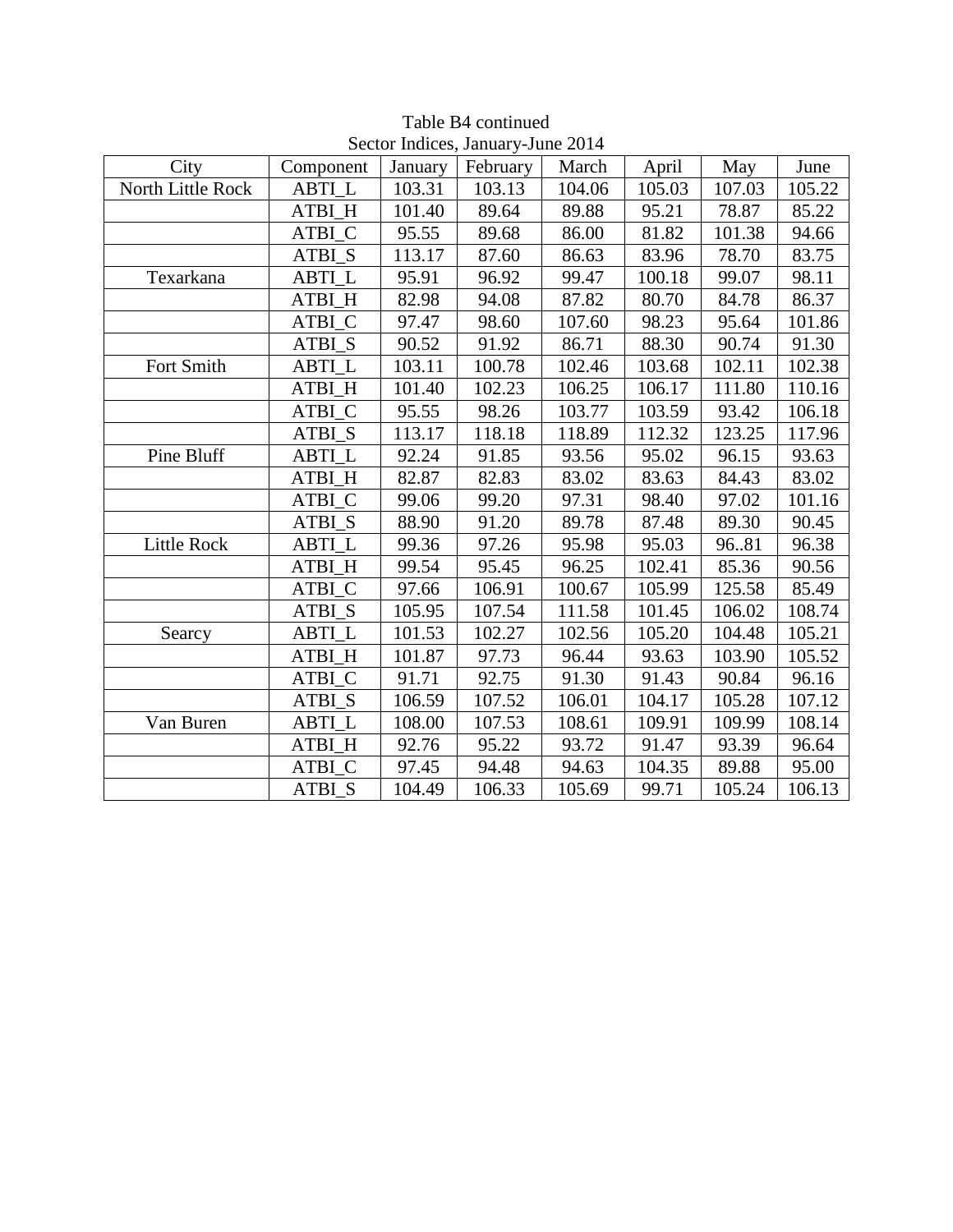| Hot<br>Bentonville<br>Russellville<br>E1<br>Jonesboro<br>Fayetteville<br>Dorado<br><b>Springs</b><br>95.69<br>Feb '11<br>105.62<br>100.52<br>104.95<br>99.88<br>102.28<br>Mar '11<br>107.21<br>98.42<br>92.96<br>104.35<br>98.22<br>108.18<br>Apr '11<br>107.87<br>99.36<br>94.54<br>107.25<br>100.96<br>102.95<br>May '11<br>95.98<br>108.44<br>100.15<br>106.60<br>102.49<br>100.16<br>Jun '11<br>94.37<br>107.11<br>99.80<br>109.76<br>98.92<br>104.87<br>Jul '11<br>108.19<br>99.90<br>95.74<br>107.58<br>99.74<br>101.28<br>Aug ' $1\overline{1}$<br>99.12<br>107.40<br>99.91<br>96.09<br>107.51<br>103.25<br>Sep '11<br>105.55<br>107.67<br>100.56<br>95.39<br>102.16<br>102.31<br>Oct '11<br>99.31<br>107.03<br>95.62<br>105.18<br>102.62<br>102.02<br>$\overline{\text{Nov}}$ '11<br>109.37<br>98.90<br>92.93<br>105.15<br>99.65<br>103.19<br>Dec '11<br>107.72<br>100.79<br>96.45<br>107.39<br>102.07<br>104.42<br>Jan '12<br>98.29<br>107.17<br>95.91<br>104.29<br>101.43<br>102.55<br>Feb '12<br>95.79<br>107.07<br>99.40<br>104.27<br>101.14<br>105.74<br>Mar '12<br>99.42<br>107.56<br>94.54<br>105.64<br>101.30<br>102.54<br>Apr '12<br>106.83<br>98.16<br>99.62<br>102.78<br>94.10<br>105.99<br>May $'12$<br>106.82<br>98.46<br>93.89<br>106.74<br>100.25<br>101.84<br>Jun '12<br>105.30<br>95.67<br>108.68<br>100.81<br>99.61<br>100.77<br>Jul '12<br>105.27<br>98.66<br>97.42<br>105.36<br>101.11<br>99.91<br>95.32<br>Aug $'12$<br>105.90<br>101.36<br>102.41<br>98.96<br>104.96<br>Sep '12<br>105.41<br>93.93<br>98.71<br>105.60<br>100.70<br>100.40<br>Oct '12<br>106.23<br>98.34<br>95.01<br>104.72<br>99.54<br>100.20<br>Nov '12<br>94.29<br>105.65<br>99.26<br>104.83<br>100.51<br>101.10<br>Dec '12<br>99.72<br>93.50<br>106.97<br>106.66<br>101.97<br>101.70<br>Jan '13<br>108.32<br>99.59<br>98.45<br>94.08<br>105.99<br>101.03<br>Feb '13<br>105.85<br>94.95<br>98.87<br>105.46<br>100.59<br>101.43<br>Mar '13<br>106.65<br>98.40<br>93.29<br>106.39<br>100.35<br>100.69<br>Apr '13<br>108.30<br>98.50<br>92.57<br>103.57<br>100.15<br>101.97<br>May $'13$<br>107.25<br>99.19<br>93.04<br>106.52<br>99.80<br>101.09<br>Jun '13<br>106.84<br>99.74<br>101.33<br>98.39<br>106.25<br>101.15<br>Jul '13<br>100.39<br>100.44<br>105.27<br>99.59<br>94.80<br>106.69<br>Aug $'13$<br>101.35<br>106.38<br>102.14<br>94.22<br>105.55<br>102.55<br>Sep '13<br>105.20<br>105.22<br>98.94<br>95.36<br>100.06<br>101.40<br>Oct '13<br>105.84<br>97.63<br>95.82<br>105.39<br>100.44<br>101.66<br>Nov '13<br>105.66<br>98.38<br>105.29<br>102.19<br>95.43<br>99.50<br>Dec '13<br>96.36<br>100.90<br>104.85<br>97.93<br>106.30<br>103.01<br>Jan '14<br>107.25<br>97.43<br>94.09<br>105.65<br>101.96<br>100.35<br>Feb '14<br>106.09<br>98.76<br>94.55<br>105.41<br>101.03<br>102.04<br>Mar '14<br>104.60<br>96.70<br>93.74<br>105.96<br>101.25<br>100.28<br>Apr '14<br>103.14<br>97.44<br>93.87<br>104.90<br>99.50<br>100.95<br>May '14<br>104.4<br>96.93<br>92.83<br>103.58<br>99.41<br>101.59<br>Jun '14<br>104.21<br>95.42<br>105.47<br>101.51<br>99.92<br>102.1 |  | THRAIDAS TUCH DUSHIUSS HIUUA |  |  |
|-------------------------------------------------------------------------------------------------------------------------------------------------------------------------------------------------------------------------------------------------------------------------------------------------------------------------------------------------------------------------------------------------------------------------------------------------------------------------------------------------------------------------------------------------------------------------------------------------------------------------------------------------------------------------------------------------------------------------------------------------------------------------------------------------------------------------------------------------------------------------------------------------------------------------------------------------------------------------------------------------------------------------------------------------------------------------------------------------------------------------------------------------------------------------------------------------------------------------------------------------------------------------------------------------------------------------------------------------------------------------------------------------------------------------------------------------------------------------------------------------------------------------------------------------------------------------------------------------------------------------------------------------------------------------------------------------------------------------------------------------------------------------------------------------------------------------------------------------------------------------------------------------------------------------------------------------------------------------------------------------------------------------------------------------------------------------------------------------------------------------------------------------------------------------------------------------------------------------------------------------------------------------------------------------------------------------------------------------------------------------------------------------------------------------------------------------------------------------------------------------------------------------------------------------------------------------------------------------------------------------------------------------------------------------------------------------------------------------------------------------------------------------------------------------------------------------------------------------------------------------------------------------------------------------------------------------------------------------------------------------------------------------------------------------------------------------------|--|------------------------------|--|--|
|                                                                                                                                                                                                                                                                                                                                                                                                                                                                                                                                                                                                                                                                                                                                                                                                                                                                                                                                                                                                                                                                                                                                                                                                                                                                                                                                                                                                                                                                                                                                                                                                                                                                                                                                                                                                                                                                                                                                                                                                                                                                                                                                                                                                                                                                                                                                                                                                                                                                                                                                                                                                                                                                                                                                                                                                                                                                                                                                                                                                                                                                               |  |                              |  |  |
|                                                                                                                                                                                                                                                                                                                                                                                                                                                                                                                                                                                                                                                                                                                                                                                                                                                                                                                                                                                                                                                                                                                                                                                                                                                                                                                                                                                                                                                                                                                                                                                                                                                                                                                                                                                                                                                                                                                                                                                                                                                                                                                                                                                                                                                                                                                                                                                                                                                                                                                                                                                                                                                                                                                                                                                                                                                                                                                                                                                                                                                                               |  |                              |  |  |
|                                                                                                                                                                                                                                                                                                                                                                                                                                                                                                                                                                                                                                                                                                                                                                                                                                                                                                                                                                                                                                                                                                                                                                                                                                                                                                                                                                                                                                                                                                                                                                                                                                                                                                                                                                                                                                                                                                                                                                                                                                                                                                                                                                                                                                                                                                                                                                                                                                                                                                                                                                                                                                                                                                                                                                                                                                                                                                                                                                                                                                                                               |  |                              |  |  |
|                                                                                                                                                                                                                                                                                                                                                                                                                                                                                                                                                                                                                                                                                                                                                                                                                                                                                                                                                                                                                                                                                                                                                                                                                                                                                                                                                                                                                                                                                                                                                                                                                                                                                                                                                                                                                                                                                                                                                                                                                                                                                                                                                                                                                                                                                                                                                                                                                                                                                                                                                                                                                                                                                                                                                                                                                                                                                                                                                                                                                                                                               |  |                              |  |  |
|                                                                                                                                                                                                                                                                                                                                                                                                                                                                                                                                                                                                                                                                                                                                                                                                                                                                                                                                                                                                                                                                                                                                                                                                                                                                                                                                                                                                                                                                                                                                                                                                                                                                                                                                                                                                                                                                                                                                                                                                                                                                                                                                                                                                                                                                                                                                                                                                                                                                                                                                                                                                                                                                                                                                                                                                                                                                                                                                                                                                                                                                               |  |                              |  |  |
|                                                                                                                                                                                                                                                                                                                                                                                                                                                                                                                                                                                                                                                                                                                                                                                                                                                                                                                                                                                                                                                                                                                                                                                                                                                                                                                                                                                                                                                                                                                                                                                                                                                                                                                                                                                                                                                                                                                                                                                                                                                                                                                                                                                                                                                                                                                                                                                                                                                                                                                                                                                                                                                                                                                                                                                                                                                                                                                                                                                                                                                                               |  |                              |  |  |
|                                                                                                                                                                                                                                                                                                                                                                                                                                                                                                                                                                                                                                                                                                                                                                                                                                                                                                                                                                                                                                                                                                                                                                                                                                                                                                                                                                                                                                                                                                                                                                                                                                                                                                                                                                                                                                                                                                                                                                                                                                                                                                                                                                                                                                                                                                                                                                                                                                                                                                                                                                                                                                                                                                                                                                                                                                                                                                                                                                                                                                                                               |  |                              |  |  |
|                                                                                                                                                                                                                                                                                                                                                                                                                                                                                                                                                                                                                                                                                                                                                                                                                                                                                                                                                                                                                                                                                                                                                                                                                                                                                                                                                                                                                                                                                                                                                                                                                                                                                                                                                                                                                                                                                                                                                                                                                                                                                                                                                                                                                                                                                                                                                                                                                                                                                                                                                                                                                                                                                                                                                                                                                                                                                                                                                                                                                                                                               |  |                              |  |  |
|                                                                                                                                                                                                                                                                                                                                                                                                                                                                                                                                                                                                                                                                                                                                                                                                                                                                                                                                                                                                                                                                                                                                                                                                                                                                                                                                                                                                                                                                                                                                                                                                                                                                                                                                                                                                                                                                                                                                                                                                                                                                                                                                                                                                                                                                                                                                                                                                                                                                                                                                                                                                                                                                                                                                                                                                                                                                                                                                                                                                                                                                               |  |                              |  |  |
|                                                                                                                                                                                                                                                                                                                                                                                                                                                                                                                                                                                                                                                                                                                                                                                                                                                                                                                                                                                                                                                                                                                                                                                                                                                                                                                                                                                                                                                                                                                                                                                                                                                                                                                                                                                                                                                                                                                                                                                                                                                                                                                                                                                                                                                                                                                                                                                                                                                                                                                                                                                                                                                                                                                                                                                                                                                                                                                                                                                                                                                                               |  |                              |  |  |
|                                                                                                                                                                                                                                                                                                                                                                                                                                                                                                                                                                                                                                                                                                                                                                                                                                                                                                                                                                                                                                                                                                                                                                                                                                                                                                                                                                                                                                                                                                                                                                                                                                                                                                                                                                                                                                                                                                                                                                                                                                                                                                                                                                                                                                                                                                                                                                                                                                                                                                                                                                                                                                                                                                                                                                                                                                                                                                                                                                                                                                                                               |  |                              |  |  |
|                                                                                                                                                                                                                                                                                                                                                                                                                                                                                                                                                                                                                                                                                                                                                                                                                                                                                                                                                                                                                                                                                                                                                                                                                                                                                                                                                                                                                                                                                                                                                                                                                                                                                                                                                                                                                                                                                                                                                                                                                                                                                                                                                                                                                                                                                                                                                                                                                                                                                                                                                                                                                                                                                                                                                                                                                                                                                                                                                                                                                                                                               |  |                              |  |  |
|                                                                                                                                                                                                                                                                                                                                                                                                                                                                                                                                                                                                                                                                                                                                                                                                                                                                                                                                                                                                                                                                                                                                                                                                                                                                                                                                                                                                                                                                                                                                                                                                                                                                                                                                                                                                                                                                                                                                                                                                                                                                                                                                                                                                                                                                                                                                                                                                                                                                                                                                                                                                                                                                                                                                                                                                                                                                                                                                                                                                                                                                               |  |                              |  |  |
|                                                                                                                                                                                                                                                                                                                                                                                                                                                                                                                                                                                                                                                                                                                                                                                                                                                                                                                                                                                                                                                                                                                                                                                                                                                                                                                                                                                                                                                                                                                                                                                                                                                                                                                                                                                                                                                                                                                                                                                                                                                                                                                                                                                                                                                                                                                                                                                                                                                                                                                                                                                                                                                                                                                                                                                                                                                                                                                                                                                                                                                                               |  |                              |  |  |
|                                                                                                                                                                                                                                                                                                                                                                                                                                                                                                                                                                                                                                                                                                                                                                                                                                                                                                                                                                                                                                                                                                                                                                                                                                                                                                                                                                                                                                                                                                                                                                                                                                                                                                                                                                                                                                                                                                                                                                                                                                                                                                                                                                                                                                                                                                                                                                                                                                                                                                                                                                                                                                                                                                                                                                                                                                                                                                                                                                                                                                                                               |  |                              |  |  |
|                                                                                                                                                                                                                                                                                                                                                                                                                                                                                                                                                                                                                                                                                                                                                                                                                                                                                                                                                                                                                                                                                                                                                                                                                                                                                                                                                                                                                                                                                                                                                                                                                                                                                                                                                                                                                                                                                                                                                                                                                                                                                                                                                                                                                                                                                                                                                                                                                                                                                                                                                                                                                                                                                                                                                                                                                                                                                                                                                                                                                                                                               |  |                              |  |  |
|                                                                                                                                                                                                                                                                                                                                                                                                                                                                                                                                                                                                                                                                                                                                                                                                                                                                                                                                                                                                                                                                                                                                                                                                                                                                                                                                                                                                                                                                                                                                                                                                                                                                                                                                                                                                                                                                                                                                                                                                                                                                                                                                                                                                                                                                                                                                                                                                                                                                                                                                                                                                                                                                                                                                                                                                                                                                                                                                                                                                                                                                               |  |                              |  |  |
|                                                                                                                                                                                                                                                                                                                                                                                                                                                                                                                                                                                                                                                                                                                                                                                                                                                                                                                                                                                                                                                                                                                                                                                                                                                                                                                                                                                                                                                                                                                                                                                                                                                                                                                                                                                                                                                                                                                                                                                                                                                                                                                                                                                                                                                                                                                                                                                                                                                                                                                                                                                                                                                                                                                                                                                                                                                                                                                                                                                                                                                                               |  |                              |  |  |
|                                                                                                                                                                                                                                                                                                                                                                                                                                                                                                                                                                                                                                                                                                                                                                                                                                                                                                                                                                                                                                                                                                                                                                                                                                                                                                                                                                                                                                                                                                                                                                                                                                                                                                                                                                                                                                                                                                                                                                                                                                                                                                                                                                                                                                                                                                                                                                                                                                                                                                                                                                                                                                                                                                                                                                                                                                                                                                                                                                                                                                                                               |  |                              |  |  |
|                                                                                                                                                                                                                                                                                                                                                                                                                                                                                                                                                                                                                                                                                                                                                                                                                                                                                                                                                                                                                                                                                                                                                                                                                                                                                                                                                                                                                                                                                                                                                                                                                                                                                                                                                                                                                                                                                                                                                                                                                                                                                                                                                                                                                                                                                                                                                                                                                                                                                                                                                                                                                                                                                                                                                                                                                                                                                                                                                                                                                                                                               |  |                              |  |  |
|                                                                                                                                                                                                                                                                                                                                                                                                                                                                                                                                                                                                                                                                                                                                                                                                                                                                                                                                                                                                                                                                                                                                                                                                                                                                                                                                                                                                                                                                                                                                                                                                                                                                                                                                                                                                                                                                                                                                                                                                                                                                                                                                                                                                                                                                                                                                                                                                                                                                                                                                                                                                                                                                                                                                                                                                                                                                                                                                                                                                                                                                               |  |                              |  |  |
|                                                                                                                                                                                                                                                                                                                                                                                                                                                                                                                                                                                                                                                                                                                                                                                                                                                                                                                                                                                                                                                                                                                                                                                                                                                                                                                                                                                                                                                                                                                                                                                                                                                                                                                                                                                                                                                                                                                                                                                                                                                                                                                                                                                                                                                                                                                                                                                                                                                                                                                                                                                                                                                                                                                                                                                                                                                                                                                                                                                                                                                                               |  |                              |  |  |
|                                                                                                                                                                                                                                                                                                                                                                                                                                                                                                                                                                                                                                                                                                                                                                                                                                                                                                                                                                                                                                                                                                                                                                                                                                                                                                                                                                                                                                                                                                                                                                                                                                                                                                                                                                                                                                                                                                                                                                                                                                                                                                                                                                                                                                                                                                                                                                                                                                                                                                                                                                                                                                                                                                                                                                                                                                                                                                                                                                                                                                                                               |  |                              |  |  |
|                                                                                                                                                                                                                                                                                                                                                                                                                                                                                                                                                                                                                                                                                                                                                                                                                                                                                                                                                                                                                                                                                                                                                                                                                                                                                                                                                                                                                                                                                                                                                                                                                                                                                                                                                                                                                                                                                                                                                                                                                                                                                                                                                                                                                                                                                                                                                                                                                                                                                                                                                                                                                                                                                                                                                                                                                                                                                                                                                                                                                                                                               |  |                              |  |  |
|                                                                                                                                                                                                                                                                                                                                                                                                                                                                                                                                                                                                                                                                                                                                                                                                                                                                                                                                                                                                                                                                                                                                                                                                                                                                                                                                                                                                                                                                                                                                                                                                                                                                                                                                                                                                                                                                                                                                                                                                                                                                                                                                                                                                                                                                                                                                                                                                                                                                                                                                                                                                                                                                                                                                                                                                                                                                                                                                                                                                                                                                               |  |                              |  |  |
|                                                                                                                                                                                                                                                                                                                                                                                                                                                                                                                                                                                                                                                                                                                                                                                                                                                                                                                                                                                                                                                                                                                                                                                                                                                                                                                                                                                                                                                                                                                                                                                                                                                                                                                                                                                                                                                                                                                                                                                                                                                                                                                                                                                                                                                                                                                                                                                                                                                                                                                                                                                                                                                                                                                                                                                                                                                                                                                                                                                                                                                                               |  |                              |  |  |
|                                                                                                                                                                                                                                                                                                                                                                                                                                                                                                                                                                                                                                                                                                                                                                                                                                                                                                                                                                                                                                                                                                                                                                                                                                                                                                                                                                                                                                                                                                                                                                                                                                                                                                                                                                                                                                                                                                                                                                                                                                                                                                                                                                                                                                                                                                                                                                                                                                                                                                                                                                                                                                                                                                                                                                                                                                                                                                                                                                                                                                                                               |  |                              |  |  |
|                                                                                                                                                                                                                                                                                                                                                                                                                                                                                                                                                                                                                                                                                                                                                                                                                                                                                                                                                                                                                                                                                                                                                                                                                                                                                                                                                                                                                                                                                                                                                                                                                                                                                                                                                                                                                                                                                                                                                                                                                                                                                                                                                                                                                                                                                                                                                                                                                                                                                                                                                                                                                                                                                                                                                                                                                                                                                                                                                                                                                                                                               |  |                              |  |  |
|                                                                                                                                                                                                                                                                                                                                                                                                                                                                                                                                                                                                                                                                                                                                                                                                                                                                                                                                                                                                                                                                                                                                                                                                                                                                                                                                                                                                                                                                                                                                                                                                                                                                                                                                                                                                                                                                                                                                                                                                                                                                                                                                                                                                                                                                                                                                                                                                                                                                                                                                                                                                                                                                                                                                                                                                                                                                                                                                                                                                                                                                               |  |                              |  |  |
|                                                                                                                                                                                                                                                                                                                                                                                                                                                                                                                                                                                                                                                                                                                                                                                                                                                                                                                                                                                                                                                                                                                                                                                                                                                                                                                                                                                                                                                                                                                                                                                                                                                                                                                                                                                                                                                                                                                                                                                                                                                                                                                                                                                                                                                                                                                                                                                                                                                                                                                                                                                                                                                                                                                                                                                                                                                                                                                                                                                                                                                                               |  |                              |  |  |
|                                                                                                                                                                                                                                                                                                                                                                                                                                                                                                                                                                                                                                                                                                                                                                                                                                                                                                                                                                                                                                                                                                                                                                                                                                                                                                                                                                                                                                                                                                                                                                                                                                                                                                                                                                                                                                                                                                                                                                                                                                                                                                                                                                                                                                                                                                                                                                                                                                                                                                                                                                                                                                                                                                                                                                                                                                                                                                                                                                                                                                                                               |  |                              |  |  |
|                                                                                                                                                                                                                                                                                                                                                                                                                                                                                                                                                                                                                                                                                                                                                                                                                                                                                                                                                                                                                                                                                                                                                                                                                                                                                                                                                                                                                                                                                                                                                                                                                                                                                                                                                                                                                                                                                                                                                                                                                                                                                                                                                                                                                                                                                                                                                                                                                                                                                                                                                                                                                                                                                                                                                                                                                                                                                                                                                                                                                                                                               |  |                              |  |  |
|                                                                                                                                                                                                                                                                                                                                                                                                                                                                                                                                                                                                                                                                                                                                                                                                                                                                                                                                                                                                                                                                                                                                                                                                                                                                                                                                                                                                                                                                                                                                                                                                                                                                                                                                                                                                                                                                                                                                                                                                                                                                                                                                                                                                                                                                                                                                                                                                                                                                                                                                                                                                                                                                                                                                                                                                                                                                                                                                                                                                                                                                               |  |                              |  |  |
|                                                                                                                                                                                                                                                                                                                                                                                                                                                                                                                                                                                                                                                                                                                                                                                                                                                                                                                                                                                                                                                                                                                                                                                                                                                                                                                                                                                                                                                                                                                                                                                                                                                                                                                                                                                                                                                                                                                                                                                                                                                                                                                                                                                                                                                                                                                                                                                                                                                                                                                                                                                                                                                                                                                                                                                                                                                                                                                                                                                                                                                                               |  |                              |  |  |
|                                                                                                                                                                                                                                                                                                                                                                                                                                                                                                                                                                                                                                                                                                                                                                                                                                                                                                                                                                                                                                                                                                                                                                                                                                                                                                                                                                                                                                                                                                                                                                                                                                                                                                                                                                                                                                                                                                                                                                                                                                                                                                                                                                                                                                                                                                                                                                                                                                                                                                                                                                                                                                                                                                                                                                                                                                                                                                                                                                                                                                                                               |  |                              |  |  |
|                                                                                                                                                                                                                                                                                                                                                                                                                                                                                                                                                                                                                                                                                                                                                                                                                                                                                                                                                                                                                                                                                                                                                                                                                                                                                                                                                                                                                                                                                                                                                                                                                                                                                                                                                                                                                                                                                                                                                                                                                                                                                                                                                                                                                                                                                                                                                                                                                                                                                                                                                                                                                                                                                                                                                                                                                                                                                                                                                                                                                                                                               |  |                              |  |  |
|                                                                                                                                                                                                                                                                                                                                                                                                                                                                                                                                                                                                                                                                                                                                                                                                                                                                                                                                                                                                                                                                                                                                                                                                                                                                                                                                                                                                                                                                                                                                                                                                                                                                                                                                                                                                                                                                                                                                                                                                                                                                                                                                                                                                                                                                                                                                                                                                                                                                                                                                                                                                                                                                                                                                                                                                                                                                                                                                                                                                                                                                               |  |                              |  |  |
|                                                                                                                                                                                                                                                                                                                                                                                                                                                                                                                                                                                                                                                                                                                                                                                                                                                                                                                                                                                                                                                                                                                                                                                                                                                                                                                                                                                                                                                                                                                                                                                                                                                                                                                                                                                                                                                                                                                                                                                                                                                                                                                                                                                                                                                                                                                                                                                                                                                                                                                                                                                                                                                                                                                                                                                                                                                                                                                                                                                                                                                                               |  |                              |  |  |
|                                                                                                                                                                                                                                                                                                                                                                                                                                                                                                                                                                                                                                                                                                                                                                                                                                                                                                                                                                                                                                                                                                                                                                                                                                                                                                                                                                                                                                                                                                                                                                                                                                                                                                                                                                                                                                                                                                                                                                                                                                                                                                                                                                                                                                                                                                                                                                                                                                                                                                                                                                                                                                                                                                                                                                                                                                                                                                                                                                                                                                                                               |  |                              |  |  |
|                                                                                                                                                                                                                                                                                                                                                                                                                                                                                                                                                                                                                                                                                                                                                                                                                                                                                                                                                                                                                                                                                                                                                                                                                                                                                                                                                                                                                                                                                                                                                                                                                                                                                                                                                                                                                                                                                                                                                                                                                                                                                                                                                                                                                                                                                                                                                                                                                                                                                                                                                                                                                                                                                                                                                                                                                                                                                                                                                                                                                                                                               |  |                              |  |  |
|                                                                                                                                                                                                                                                                                                                                                                                                                                                                                                                                                                                                                                                                                                                                                                                                                                                                                                                                                                                                                                                                                                                                                                                                                                                                                                                                                                                                                                                                                                                                                                                                                                                                                                                                                                                                                                                                                                                                                                                                                                                                                                                                                                                                                                                                                                                                                                                                                                                                                                                                                                                                                                                                                                                                                                                                                                                                                                                                                                                                                                                                               |  |                              |  |  |
|                                                                                                                                                                                                                                                                                                                                                                                                                                                                                                                                                                                                                                                                                                                                                                                                                                                                                                                                                                                                                                                                                                                                                                                                                                                                                                                                                                                                                                                                                                                                                                                                                                                                                                                                                                                                                                                                                                                                                                                                                                                                                                                                                                                                                                                                                                                                                                                                                                                                                                                                                                                                                                                                                                                                                                                                                                                                                                                                                                                                                                                                               |  |                              |  |  |
|                                                                                                                                                                                                                                                                                                                                                                                                                                                                                                                                                                                                                                                                                                                                                                                                                                                                                                                                                                                                                                                                                                                                                                                                                                                                                                                                                                                                                                                                                                                                                                                                                                                                                                                                                                                                                                                                                                                                                                                                                                                                                                                                                                                                                                                                                                                                                                                                                                                                                                                                                                                                                                                                                                                                                                                                                                                                                                                                                                                                                                                                               |  |                              |  |  |

Table B5 Arkansas Tech Business Index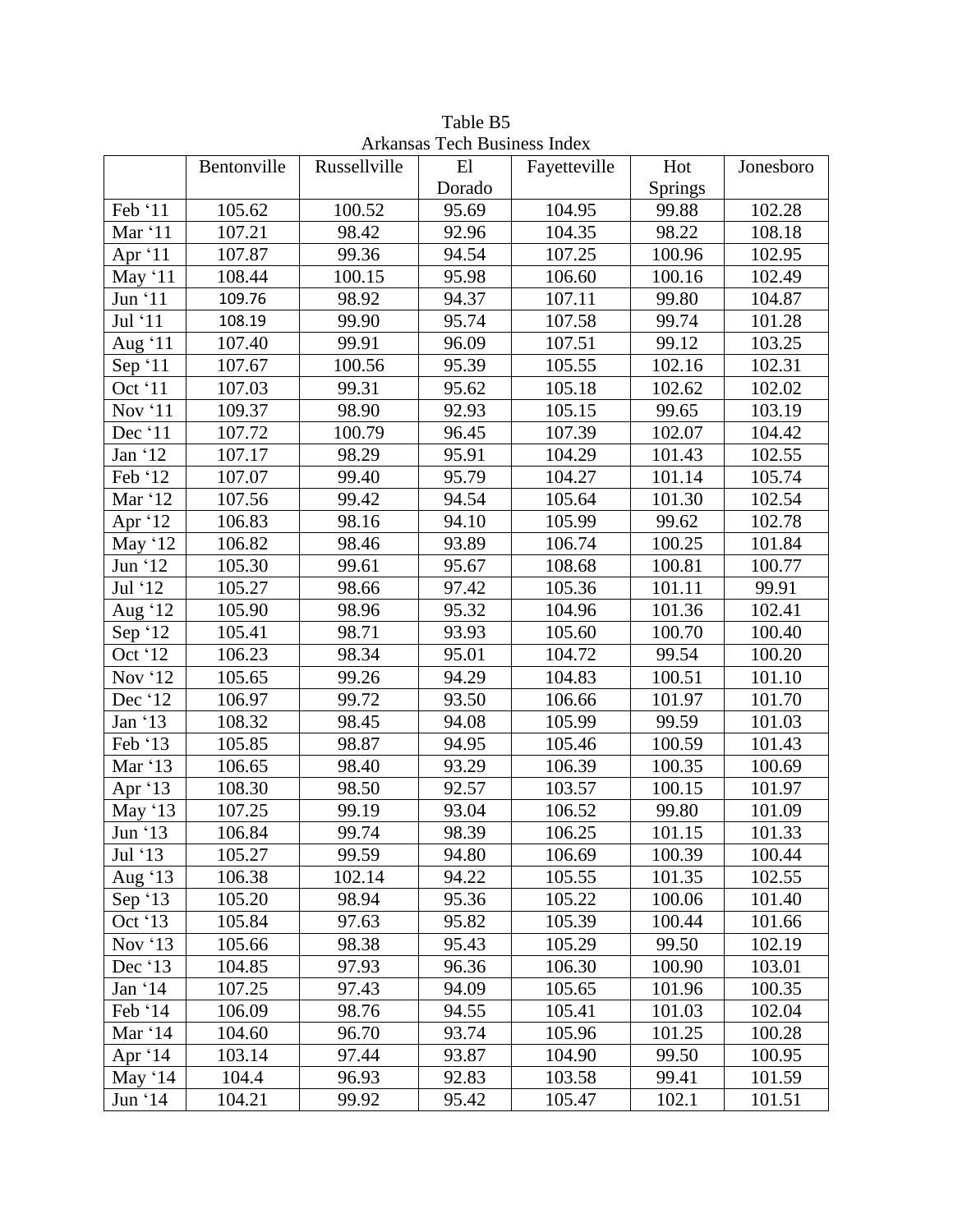|            |         |            | AIRalisas Tech Dusilicss Index |        |          |           |
|------------|---------|------------|--------------------------------|--------|----------|-----------|
|            | West    | Springdale | Conway                         | Rogers | North LR | Texarkana |
|            | Memphis |            |                                |        |          |           |
| Feb '11    | 96.06   | 103.84     | 104.26                         | 105.14 | 98.41    | 96.55     |
| Mar '11    | 92.32   | 103.29     | 103.18                         | 104.99 | 97.02    | 93.54     |
| Apr '11    | 95.07   | 106.34     | 103.44                         | 106.50 | 98.65    | 96.23     |
| May '11    | 94.26   | 105.81     | 104.04                         | 106.63 | 97.64    | 96.56     |
| Jun '11    | 94.48   | 105.14     | 103.69                         | 107.02 | 97.24    | 95.36     |
| Jul '11    | 94.71   | 105.84     | 103.01                         | 106.93 | 97.6     | 94.99     |
| Aug ' $11$ | 95.22   | 105.18     | 104.22                         | 108.03 | 97.45    | 95.71     |
| Sep '11    | 94.75   | 104.16     | 103.49                         | 106.3  | 97.6     | 95.4      |
| Oct '11    | 94.86   | 104.94     | 103.66                         | 105.12 | 97.28    | 95.09     |
| Nov '11    | 94.02   | 106.79     | 103.04                         | 104.66 | 96.69    | 94.45     |
| Dec '11    | 95.16   | 105.10     | 106.37                         | 107.87 | 98.16    | 96.44     |
| Jan '12    | 94.71   | 104.58     | 101.46                         | 105.26 | 97.18    | 95.62     |
| Feb '12    | 95.21   | 104.68     | 103.73                         | 105.1  | 97.55    | 95.51     |
| Mar '12    | 97.55   | 104.86     | 104.15                         | 106.85 | 96.6     | 94.49     |
| Apr '12    | 94.74   | 103.33     | 102.81                         | 104.24 | 97.45    | 94.57     |
| May '12    | 95.22   | 104.91     | 103.53                         | 105.7  | 95.66    | 95.1      |
| Jun '12    | 96.24   | 104.77     | 104.46                         | 104.03 | 96.06    | 93.94     |
| Jul '12    | 95.12   | 104.26     | 107.04                         | 105.84 | 95.31    | 94.36     |
| Aug '12    | 95.19   | 104.18     | 103.51                         | 104.2  | 96.28    | 94.75     |
| Sep '12    | 95.97   | 104.22     | 102.95                         | 103.8  | 96.8     | 95.76     |
| Oct '12    | 94.05   | 103.46     | 101.71                         | 104.11 | 95.87    | 95.04     |
| Nov '12    | 95.46   | 104.12     | 102.86                         | 104.49 | 96.5     | 94.59     |
| Dec '12    | 94.45   | 104.33     | 104.62                         | 106.27 | 96.77    | 94.14     |
| Jan '13    | 95.77   | 104.63     | 103.57                         | 104.68 | 99.04    | 94.32     |
| Feb '13    | 94.92   | 103.88     | 104.52                         | 105.73 | 96.81    | 96.11     |
| Mar '13    | 94.49   | 104.18     | 104.4                          | 105.29 | 96.88    | 96.08     |
| Apr '13    | 93.86   | 102.52     | 103.25                         | 104.58 | 94.08    | 92.93     |
| May '13    | 93.68   | 105.05     | 103.27                         | 105.13 | 97.09    | 93.43     |
| Jun '13    | 95.97   | 104.90     | 104.85                         | 104.74 | 93.59    | 95.87     |
| Jul '13    | 94.70   | 104.32     | 103.33                         | 103.40 | 94.86    | 95.14     |
| Aug '13    | 97.62   | 103.86     | 103.38                         | 103.75 | 95.61    | 92.93     |
| Sep '13    | 95.58   | 104.30     | 102.36                         | 106.47 | 95.54    | 95.20     |
| Oct '13    | 95.21   | 105.44     | 103.22                         | 104.86 | 95.91    | 95.46     |
| Nov $13$   | 94.70   | 103.19     | 101.54                         | 105.88 | 95.08    | 95.02     |
| Dec '13    | 96.96   | 104.57     | 105.52                         | 106.01 | 97.57    | 93.95     |
| Jan '14    | 93.93   | 104.81     | 102.69                         | 106.22 | 97.44    | 92.67     |
| Feb '14    | 94.91   | 104.91     | 102.83                         | 105.31 | 95.95    | 94.77     |
| Mar '14    | 93.44   | 104.79     | 102.93                         | 106.04 | 95.68    | 94.69     |
| Apr '14    | 92.28   | 104.02     | 102.09                         | 104.53 | 95.79    | 92.28     |
| May '14    | 95.08   | 104.18     | 102.96                         | 103.73 | 96.17    | 92.89     |
| Jun '14    | 96.38   | 104.55     | 104.67                         | 104.16 | 96.27    | 94.92     |
|            |         |            |                                |        |          |           |

Table B5 Continued Arkansas Tech Business Index